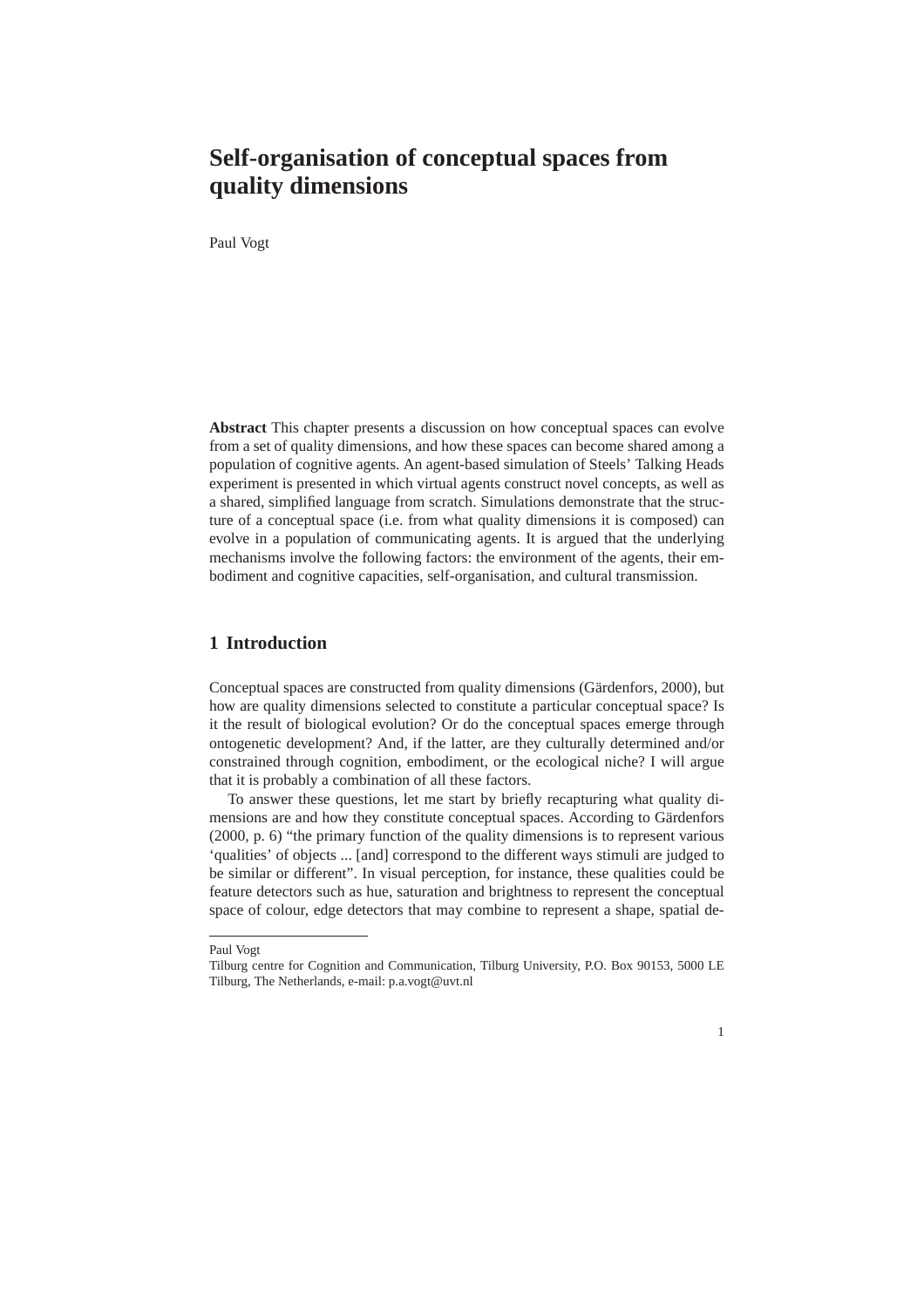tectors combine to represent spatial locations, etc. It is beyond doubt that many (if not all) of these quality feature detectors are innate and have evolved biologically. It is also arguable that evolution has selected for particular configurations of feature detectors (or quality dimensions) that together form a particular conceptual space, such as the colour space. However, this does not necessarily hold for all possible conceptual spaces.

Take, for example, the space of spatial concepts. Languages have different ways of communicating spatial relations, based on three different frames of reference: relative to the target object (e.g. the box on the left of the tree), intrinsic to the target (e.g. I am in front of the box) or absolute (the box to the north). Often languages have a combination of two or three of these frames of reference, while other languages have only one of these (Majid, Bowerman, Kita, Haun, & Levinson, 2004). There is abundant evidence that the way people categorise and the way they communicate about spatial relations are tightly linked, so the people who speak using a particular frame of reference, also categorise the world that way (Majid et al., 2004; Haun, Rapold, Janzen, & Levinson, 2011). Such a Whorfian account (Whorf, 1956) not only holds for spatial concepts, but also for many other types of concepts (Bowerman & Levinson, 2001). Since the speakers of different languages categorise spatial relations so radically different, it is conceivable that their concepts are represented in conceptual spaces made up of different quality dimensions.

The spatial concepts that people use in their language community is clearly learnt, flexible, and depends to some extent on the physical environment (Haun et al., 2011). Tzeltal speakers, for instance, live in a hilly environment and communicate spatial relations in terms of being uphill or downhill. Now, imagine a Tzeltal speaker moving to the Netherlands where there are no hills. At first, he will have difficulty categorising the world in terms of spatial concepts. Nevertheless, he will be able to distinguish that objects are in different spatial locations. If he learns Dutch, he will learn that spatial relations are communicated in a relative frame of reference using left, right, front, etc. Its concepts would be represented in a different conceptual space constructed from a different set of quality dimensions. If he gets a child in the Netherlands and, as long as they will not leave the Netherlands, this child will learn to categorise the world the way Dutch people do in terms of left, right, etc., as well as the concepts of North, East, etc., but although the child may learn to speak Tzeltal, he will not be able to form the concepts of uphill and downhill. (Imagine Dutch speakers talking about things being uphill or downhill, while there are virtually no hills in the Netherlands.) To really being able to form such concepts, the child will need exposure to a hilly environment.

In this chapter, I will demonstrate how a group of virtual (i.e., simulated) robots can acquire various conceptual spaces from a given set of quality dimensions by developing a set of linguistic conventions from scratch through cultural evolution (I will take the biological evolution of conceptual spaces for granted). Before doing that, I will set the theoretical framework of these simulations in which I argue that the following factors are the driving force behind such a development: the environment (or ecological niche), embodiment (i.e. the physical properties of the agent), cognition (e.g., the way concepts are learnt and represented), self-organisation and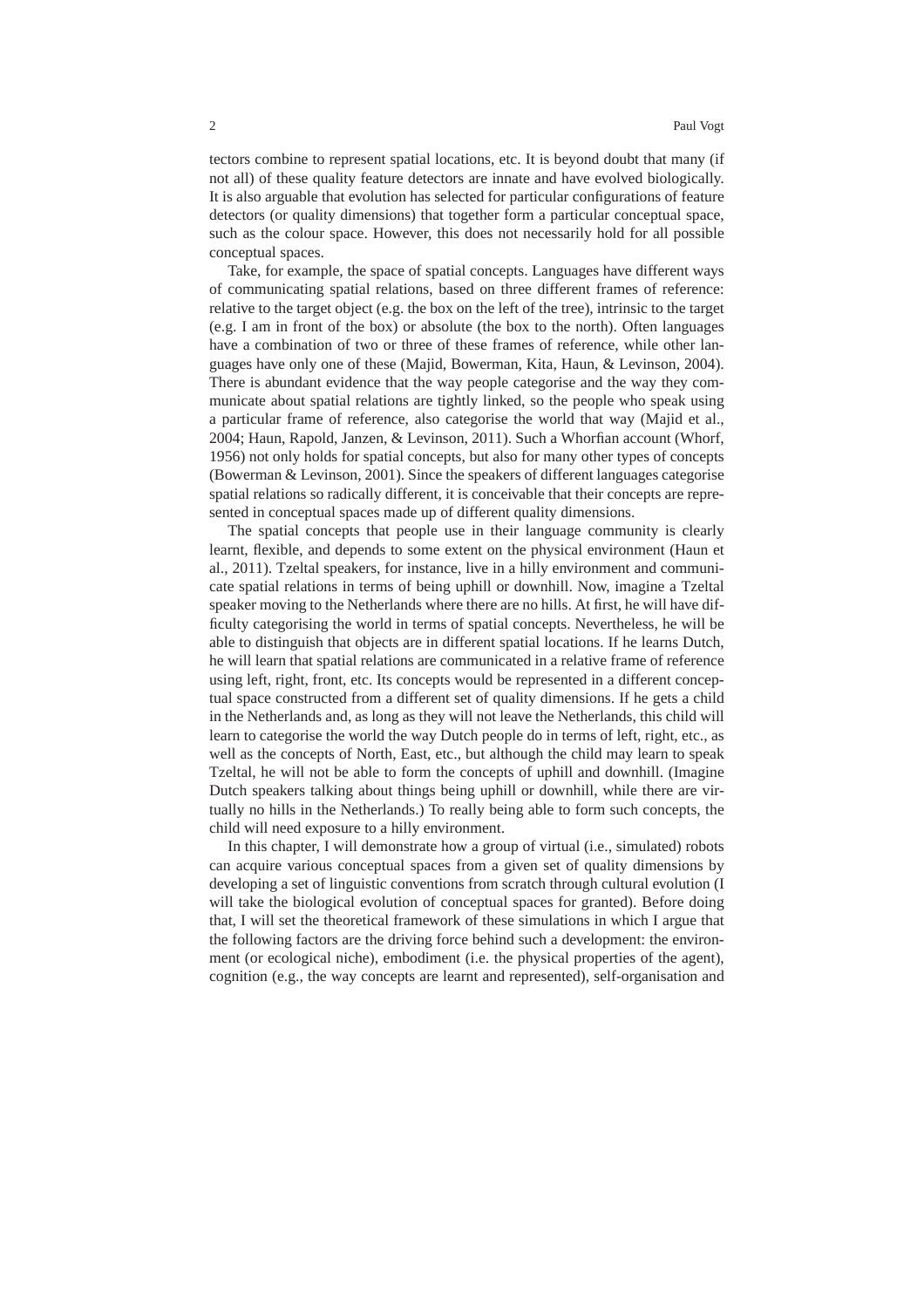cultural transmission. The robotic agents are necessarily abstracted away from human agents, so that the results are not directly generalisable to human cognition. The purpose of this chapter is therefore not to present a biologically plausible model of the formation of conceptual spaces from the basic primitives of quality dimensions, but to illustrate a number of likely mechanisms and properties that could explain how such a development could work.

# **2 The evolution of conceptual spaces**

The theoretical framework is developed from an evolutionary linguistics point of view, because of the tight link between linguistic and conceptual structures (Majid et al., 2004; Bowerman & Levinson, 2001). In particular, the framework will be based on a hypothesised evolutionary transition from holistic protolanguages to more modern compositional languages (Wray, 1998). In order to do that, it is instrumental to define such languages:

- **Holistic languages** are languages in which parts of expressions have no functional relation to any parts of their meanings. For instance, there is no part of the expression "bought the farm" that relates to any part of its meaning "died".
- **Compositional languages** are languages in which parts of expressions do have a functional relation to parts of their meanings and the way they are combined. For instance, the part "John" in "John loves Mary" refers to a guy named John, likewise "loves" and "Mary" have their own distinctive meanings. In addition, this sentence has a different meaning in English when the word-order changes, as in "Mary loves John".

Based on these definitions, it is possible to conceive that if a particular meaning is associated with a holistic utterance, then this meaning could be represented in some *N*-dimensional conceptual space. However, when the same meaning would be associated with a compositional utterance, then parts of the utterance would be associated with individual concepts  $c_i$ , each represented within an  $n_i$ -dimensional conceptual space with  $n_i \leq N$ .

Alison Wray (1998) has argued that protolanguages were essentially holistic in nature and that from these initial stages language has gradually evolved into compositional languages. Although it has been argued that protolanguages were not holistic, but synthetic and instead consisted of multi-word utterances without a particular syntactic structure (Bickerton, 1984; Jackendoff, 2002), let us assume that Wray is correct. (Without justification, I believe that many of the underlying principles presented in this chapter would hold either way.) Then one could ask the question: what evolutionary mechanism(s) caused this transition? The nativist account would be that the population of language users have adapted biologically to learn and produce compositional languages (Pinker & Bloom, 1990). If this occurred through natural selection, this would require that individuals with a particular genetic mutation started using compositional language (at least to some extent), which made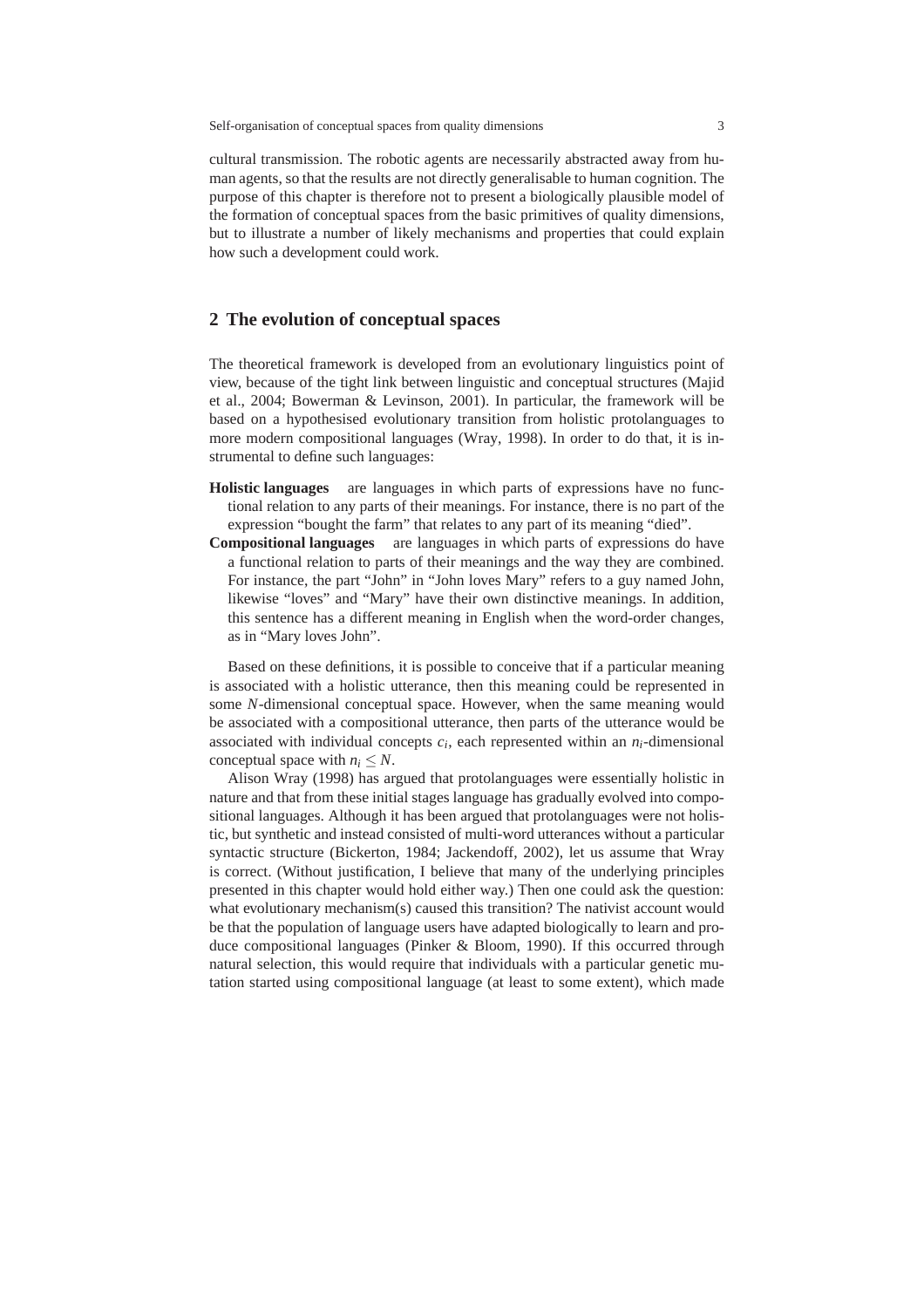them evolutionary more advantageous, thus improving their chances of passing on this mutation, thus increasing the population of individuals using compositional language, etcetera. Although not impossible, biological evolution is a rather slow process that would take quite a number of generations before a mutation is spread among the entire population.

An alternative explanation takes the view that cultural evolution was the driving force behind the transition from holistic protolanguage to compositional language. In this viewpoint, put forward by Wray herself and soon adopted by Simon Kirby and colleagues (Brighton & Kirby, 2001; Kirby, 2001; Kirby, Smith, & Brighton, 2004; Kirby & Hurford, 2002; Kirby, Cornish, & Smith, 2008), the population of language users does not adapt to learn and use compositional languages, but the language adapts itself such that it can be learnt and produced by its users. This is an appealing explanation, not only because language change spreads faster across a population through cultural evolution, but also because when a genetic mutation yields a change in the language that other language users cannot deal with, the mutant language user does not conform to the other users, thus hampering effective communication.

The potential of this cultural evolutionary explanation for this transition has been demonstrated over and over again in computer simulations (Brighton & Kirby, 2001; Kirby, 2001; Kirby et al., 2004; Kirby & Hurford, 2002; Vogt, 2005a) and in psycholinguistic experiments (Garrod, Fay, Rogers, Walker, & Swoboda, 2010; Kalish, Griffiths, & Lewandowsky, 2007; Kirby et al., 2008). The typical approach in these simulations and experiments is based on iterated learning in which the language of one individual is passed on to a learner from a next generation, who in turn passes on the language to the next generation, and so forth. This thus creates a chain of generations of language users who each acquire the language from the previous generation.

The learners in this model are endowed with a learning mechanism that enables them to discover regular patterns in the input (both in speech and semantics) and when a regularity is discovered, a compositional representation can be constructed and used. This is especially useful when a language user wants to communicate a previously unseen meaning that is composed of several concepts for which the user knows words or utterances to express parts of the meaning, but not the whole meaning holistically. Kirby and colleagues have demonstrated that a transition from holistic languages to compositional language occurs when the language is transmitted through a bottleneck where the next generation needs to communicate about previously unseen meanings. The primary reason for this is that a bottleneck makes the transmission of holistic languages unstable, but not for compositional languages, as illustrated in Figure 1.

The abstractions and assumptions made in the iterated learning model, especially in the computational implementations, however, make it hard to generalise the results. For instance, it is typically assumed that each generation has only one individual and that only the individual from the older generation passes on language to the next generation, thus it rests entirely on vertical transmission. Consequently, the researcher has to impose the transmission bottleneck explicitly. In addition, in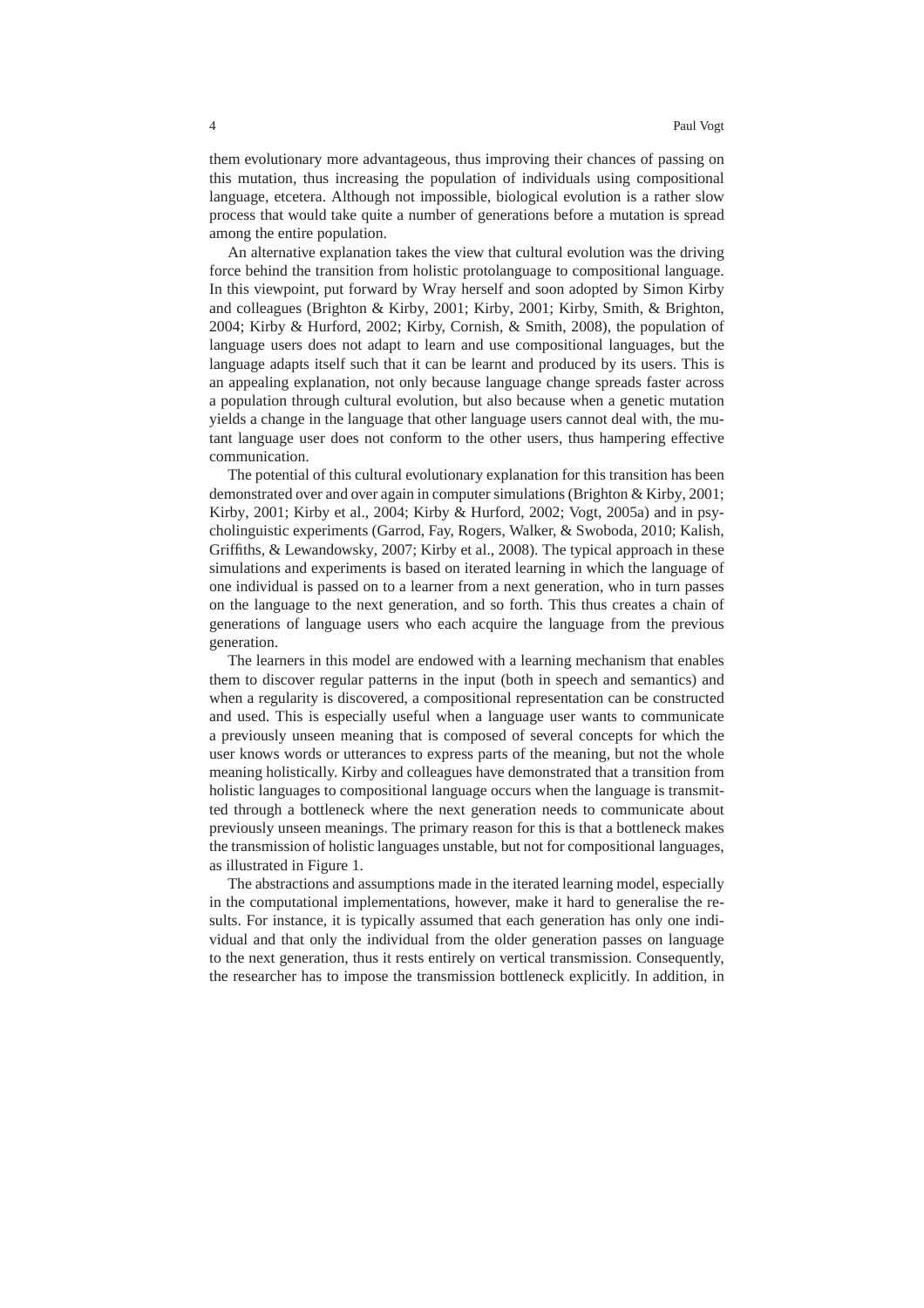Self-organisation of conceptual spaces from quality dimensions 5

| Type          | G(n)                 | Utterance              | $G(n+1)$             |
|---------------|----------------------|------------------------|----------------------|
|               | toma-[redsquare]     | toma-[redsquare]       | toma-[redsquare]     |
| Holistic      | tula-[greentriangle] | tula-[greentriangle]   | tula-[greentriangle] |
|               | bulo-[greensquare]   | bulo-[greensquare]     | bulo-[greensquare]   |
|               | rino-[redtriangle]   |                        | ??-[redtriangle]     |
|               | toma-[redsquare]     | toma-[redsquare]       | toma-[redsquare]     |
| Compositional | bulo-[greentriangle] | bulo-[greentriangle]   | bulo-[greentriangle] |
|               | buma-[greensquare]   | $burna$ -[greensquare] | buma-[greensquare]   |
|               | tolo-[redtriangle]   |                        | tolo-[redtriangle]   |

**Fig. 1** This figure illustrates why holistic languages (upper part) are unstable when a population of generation  $G(n+1)$  only observes three of the four utterances from generation  $G(n)$ 's language (i.e. word-meaning mappings). In this case, if generation  $G(n + 1)$  wishes to communicate about meaning [redtriangle], then this generation will have to create a new word. If the language were compositionally structured as in the bottom part of this figure, observing the aligning patterns from only three out of four utterances would allow the next generation to reconstruct the entire previous language. Hence transmitting a compositional language through a bottleneck is evolutionary more stable than transmitting holistic languages.

most computer simulations the semantics are predefined by the researchers, who thus ensure that there are clear decomposable semantic structures.

A more realistic model would assume a population containing many individuals from different generations, who can each pass on parts of the language to other individuals more akin to oblique and cultural transmission. This is important, because the dynamics of cultural evolution in vertical transmission – as in the iterated learning model – is quite different from the dynamics that can be observed in systems pertaining to oblique and horizontal transmission, which are more reminiscent of human cultural evolution (Cavalli-Sforza & Feldman, 1981). These systems allow for cultural traits, such as linguistic entities or memes, to evolve based on neo-Darwinian evolution in which variation, competition and self-organisation of traits play a crucial role (Boyd & Richerson, 2005; Croft, 2002; Mufwene, 2001). One advantage of a transmission system where the offspring can (try to) transmit knowledge to peers or to older generations while they are still learning, is that they will encounter new situations in which they may need to communicate about previously unseen items (cf. Fig. 1). In the iterated learning model such situations only occur after learning has stopped. The system of horizontal and oblique transmission thus provides learners with a natural implicit transmission bottleneck that triggers the emergence of compositionality (Vogt, 2005c).

A downside of predefining the agents' semantics – as is the case in most iterated learning models – is that this removes 1) the role that ontogenetic development of concepts can play in bootstrapping the emergence of compositionality (Vogt, 2006b), and 2) the individual variation in conceptualisation which is a crucial component of neo-Darwinian evolution. Moreover, enabling agents to develop categories/concepts from interacting (i.e. perceiving and acting in) the world, it becomes important to consider by what means the world is perceived and acted in. For example, a researcher should consider what sensors a robot may have. Are these cameras, touch sensors, a compass or a combination of these? And what type of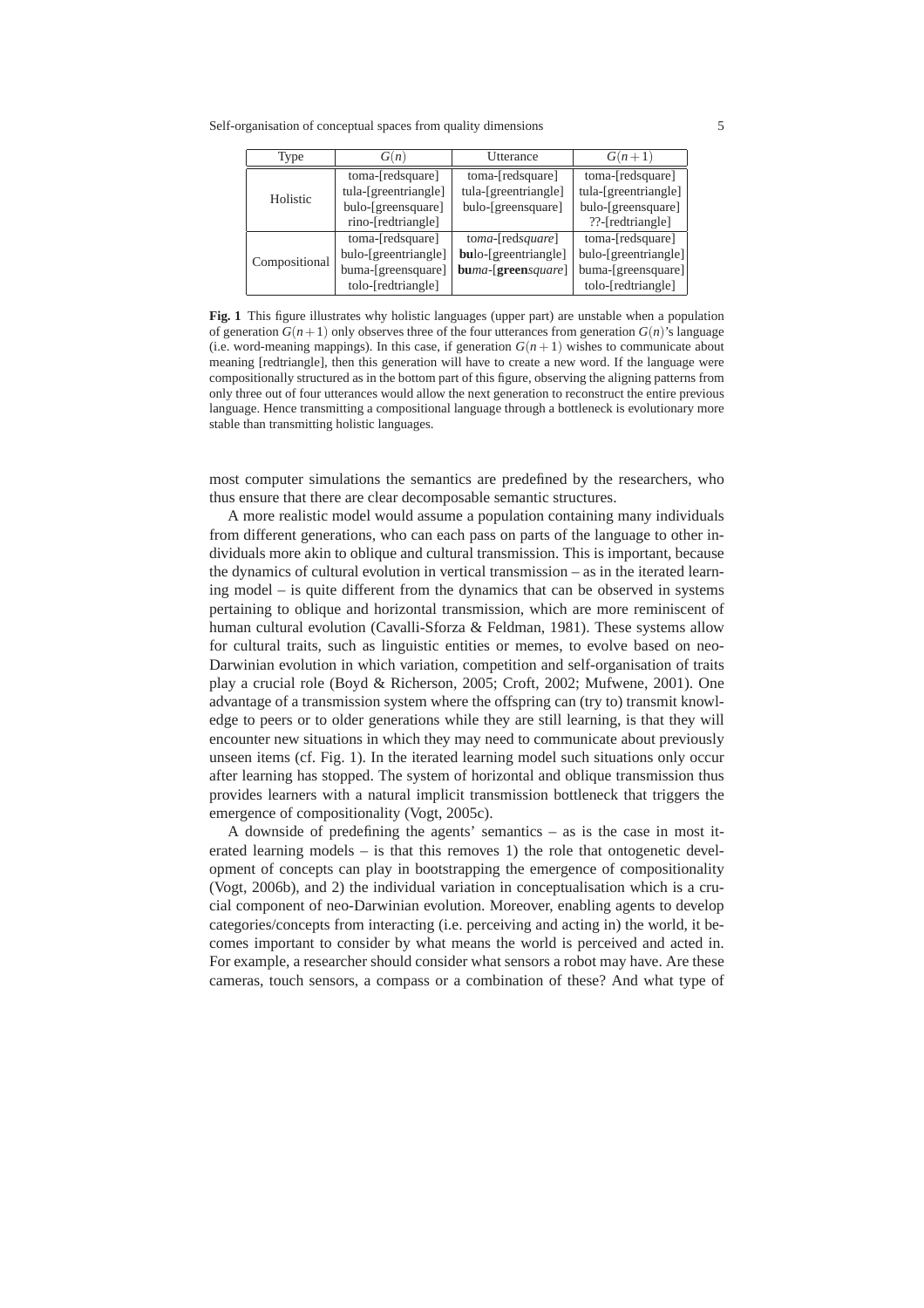information is filtered from these sensors? All these factors essentially define the agents' embodiment, which in turn defines what qualities the agent can perceive in the world, thus constricting the possible conceptual spaces that can be formed. Although agents with different physiological capacities can learn to communicate effectively – think of blind people, but also robots can do this (de Greeff  $\&$  Belpaeme, 2011) – the question is to what extent they converge on internal conceptual representations. This question is even relevant for agents having the same bodies, but different experiences in the world.

It should be clear that agents form concepts that reflect the world they engage in – it is impossible for agents who only encounter a flat world to acquire concepts such as uphill or downhill. People who only live in a remote area of the Amazon and who have never visited or seen skyscrapers, will not be able to fully grasp the concept of a skyscraper. This does not only apply to basic concepts, but also to compositions of concepts and the structures thereof. For instance, consider the concept of a cup. A cup can hold many substances (coffee, tea, water, sugar, ...), have various colours (white, blue, orange, ...), shapes, textures, sizes, etc. When there is only one cup present in a particular context, such features are not so important, but when there are multiple cups around these features may become important. The way humans conceptualise the cup in these different situations is hard to tell, but looking at the ways humans refer to a particular cup in different situations suggest we structure our conceptual representation (Brennan & Clark, 1996; Koolen, Gatt, Goudbeek, & Krahmer, 2011). The way concepts are structured depends strongly on the objects' properties and the way we perceive them, which in turn tends to be reflected in the language. I would argue that this goes so far that much of the structure of our engagement in the world (and more particularly in our ecological niche) is reflected in the grammars of our language. Humans tend to manipulate some target in one way or another. This is how we universally behave in the world, and that is what is reflected in most languages spoken across the globe: Most (but not all) languages have linguistic structures in which sentences contain a subject, a verb and an object (Baker, 2003; Evans & Levinson, 2009). Hence, the way we interact with our environment (i.e. our situatedness) and consequently the structure of our environment, as well as our embodiment, influence the way we conceptualise the world. Culture and language are part of our environment and are thus not only manifestations of our conceptualisations, but also shape them.

In the remainder of this chapter, I discuss a model that tries to incorporate the fore-mentioned principles in a simulation in which a population of agents evolve a simple compositional language from scratch in two steps: first a holistic language is formed, second a transition towards a compositional language occurs (Vogt, 2005a, 2005c, 2007). This model combines some components of Kirby's iterated learning model (Kirby, 2001) – language learning and transmission over generations – with Luc Steels' language game model (Steels, 1997, 2003, 2012). This way, grammatical structures and – as part of this – conceptual spaces co-evolve through selforganisation driven by social interactions between agents and the cognitive learning mechanisms of these agents. As the agents are situated in a virtual environment where they are forced to communicate about the objects in the environment, the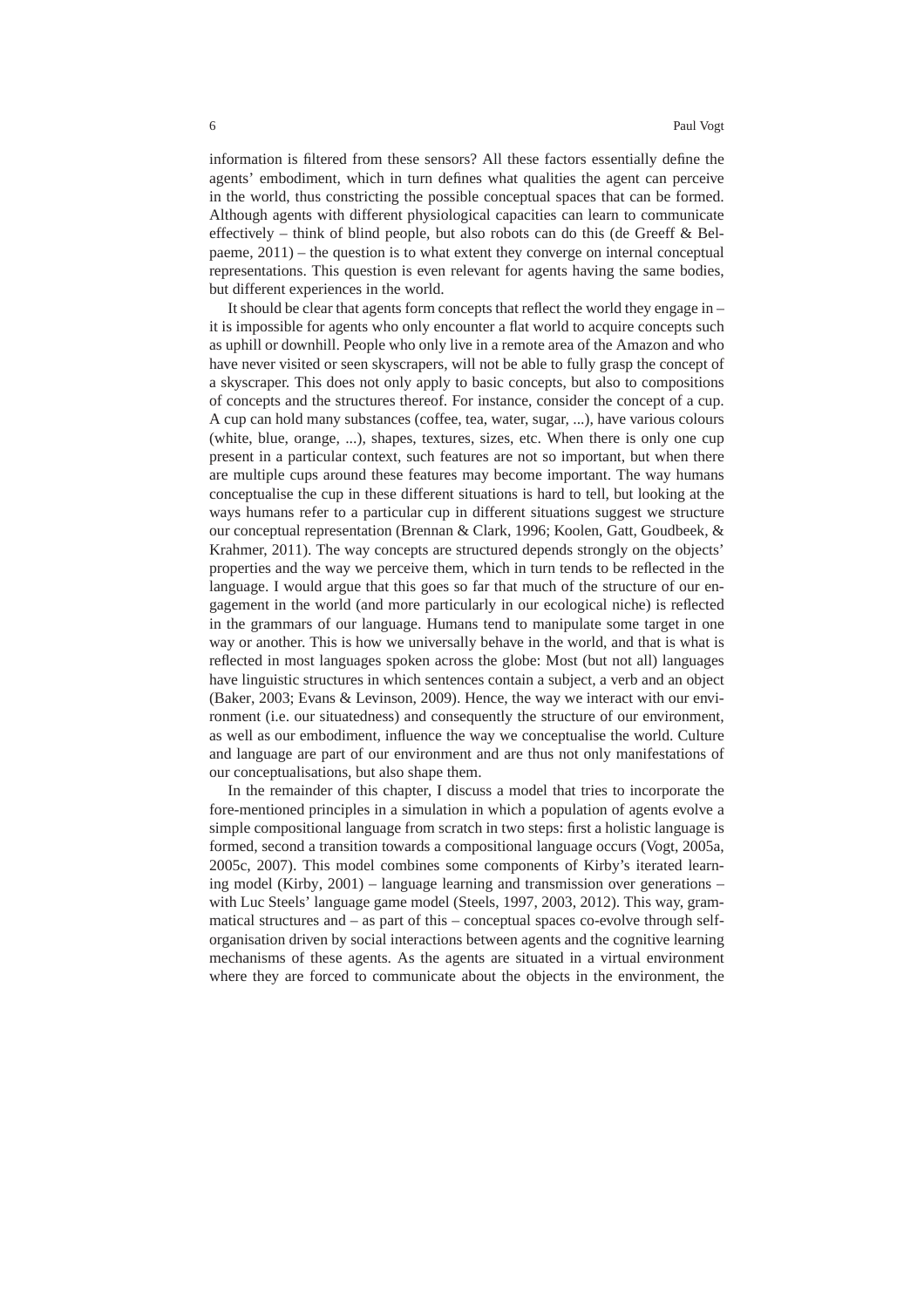structure of the environment, as well as the agents' perceptual apparatus, constrain the conceptual structures of the emerging languages. The general principles of this system – especially with regards to the complex adaptive dynamics – are the same as in most of Steels' studies. However, where the formation of grammar in Steels' models relies on a complicated formalisation of cognitive grammars (Steels & Beule, 2006; Steels, 2012), the model presented here relies on a straightforward realisation of alignment-based learning (Zaanen, 2000) in combination with data-oriented parsing (Bod, Sima'an, & Scha, 2003).

# **3 Language games**

The model simulates the Talking Heads experiment (Steels, Kaplan, McIntyre, & Van Looveren, 2002) in which a population of agents play a large number of guessing games –a variant of the language game– to develop a language that allows the population to communicate about their world. This world contains 120 coloured geometrical shapes (12 colours x 10 shapes) and the agents can only perceive the RGB values of the colour and one feature representing the shape. A guessing game is played by two agents: a speaker and a hearer. The aim of the game is for the hearer to guess what the speaker verbally refers to, and – where possible – each individual agent adapts its conceptual and linguistic representations such that the communication becomes more effective. The game consists roughly of the following steps: perception, conceptualisation, production, interpretation and adaptation.

These steps are explained in some detail in the remainder of this section, with a special focus on the emergence of conceptual spaces. It is beyond the scope of this chapter to present all details of the model, and the interested reader is referred to Vogt (2005a, 2005c).

### *3.1 Perception and conceptualisation*

In each guessing game, a number of objects are randomly drawn from the world with a uniform distribution and are 'shown' to the agents as the context of the game. Suppose an agent sees the three objects on the top left of Figure 2: red square, yellow hexagon and purple circle. Using its perceptual apparatus, each object is transformed into a 4-dimensional vector representing the r, g and b values of the RGB colour space and a feature value representing the object's shape s. The red square is thus represented by vector  $(1,0,0,1)$ , the yellow hexagon by  $(1,1,0,0.5)$  and the purple circle by  $(1,0,1,0.57)$ . These feature vectors represent the raw percepts of the objects.

Each feature of each percept is then categorised with a category from the relevant r, g, b and s quality dimensions. The categories divide each dimension in one or more segments and are represented by a prototypical value, as indicated by a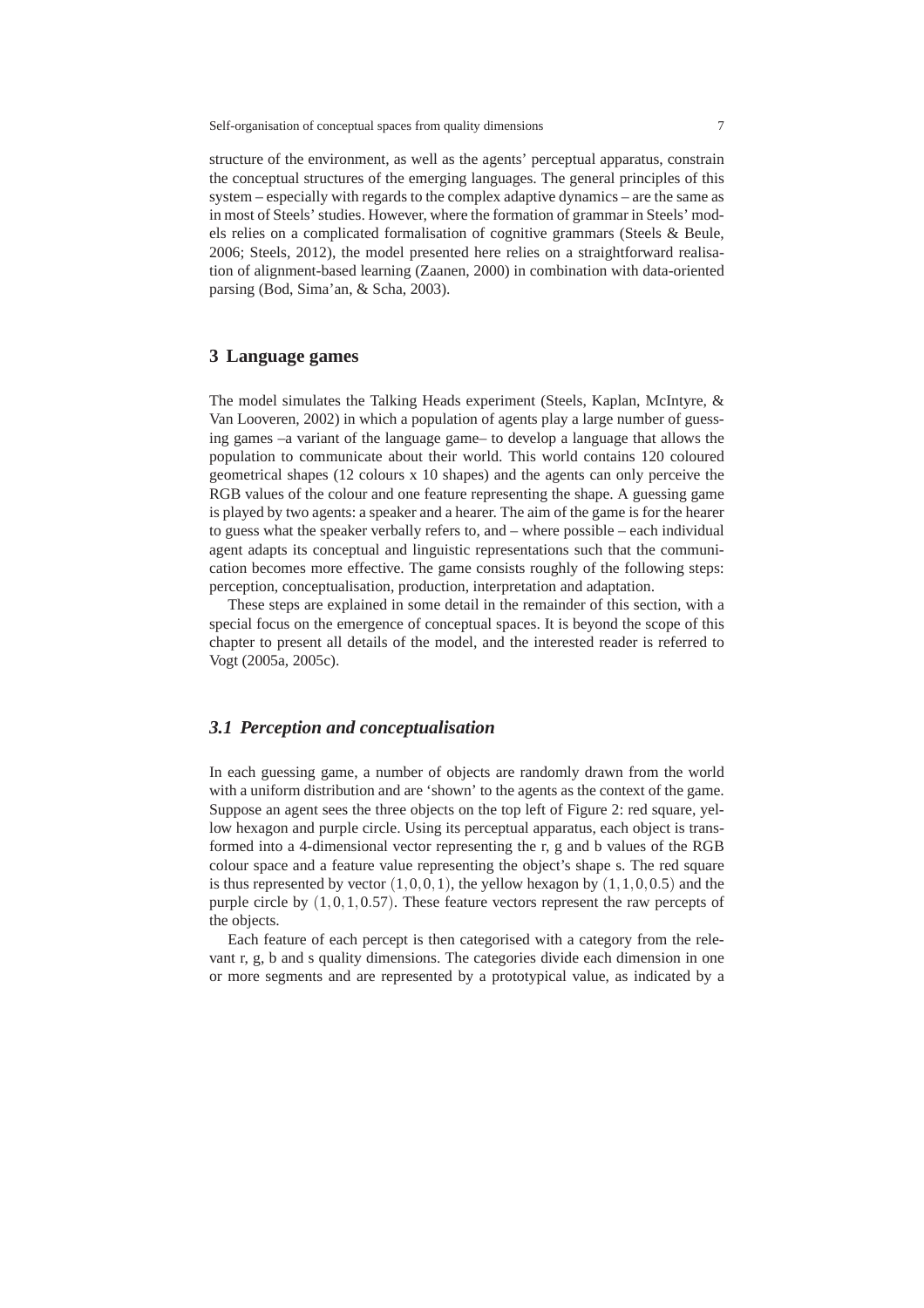

**Fig. 2** This figure illustrates the conceptualisation and adaptation withing the discrimination game (see the text for details).

dot in Figure 2. The square would be thus categorised by the set  $\{A, E, F, G\}$ , the hexagon by  $\{A, D, F, G\}$  and the circle by  $\{A, E, F, G\}$ . Such sets represent the objects' concepts as cubes in the 4-dimensional conceptual space. This is, probably, not a realistic representation of conceptual spaces, but it is a consequence of treating each quality dimension independently to facilitate their selection to be part of different conceptual spaces. More realistic implementations of conceptual spaces that would be applicable have been put forward in, e.g., Steels and Belpaeme (2005); Wellens, Loetzsch, and Steels (2008) and Vogt (2004).

In order to communicate effectively, the agents individually process discrimination games (Steels, 1996). The object of a discrimination game is to obtain a concept that represents an object such that it distinguishes this object from the other objects in the context. If the agent is to conceptualise the hexagon in contrast to the two other objects of Figure 2, the agent is successful as the concept  $\{A, D, F, G\}$  is distinctive. If, however, the agent is to discriminate the square or the circle from the other two objects in this context, the agent fails as both objects have the same concept. If this occurs, the agent adapts its categories by adding the feature values of distinguishable dimensions as a prototypical exemplar to the appropriate quality dimensions. For instance, if the agent was trying to distinguish the circle from the other two objects, it would add the categories *I* and *J* to the original representation,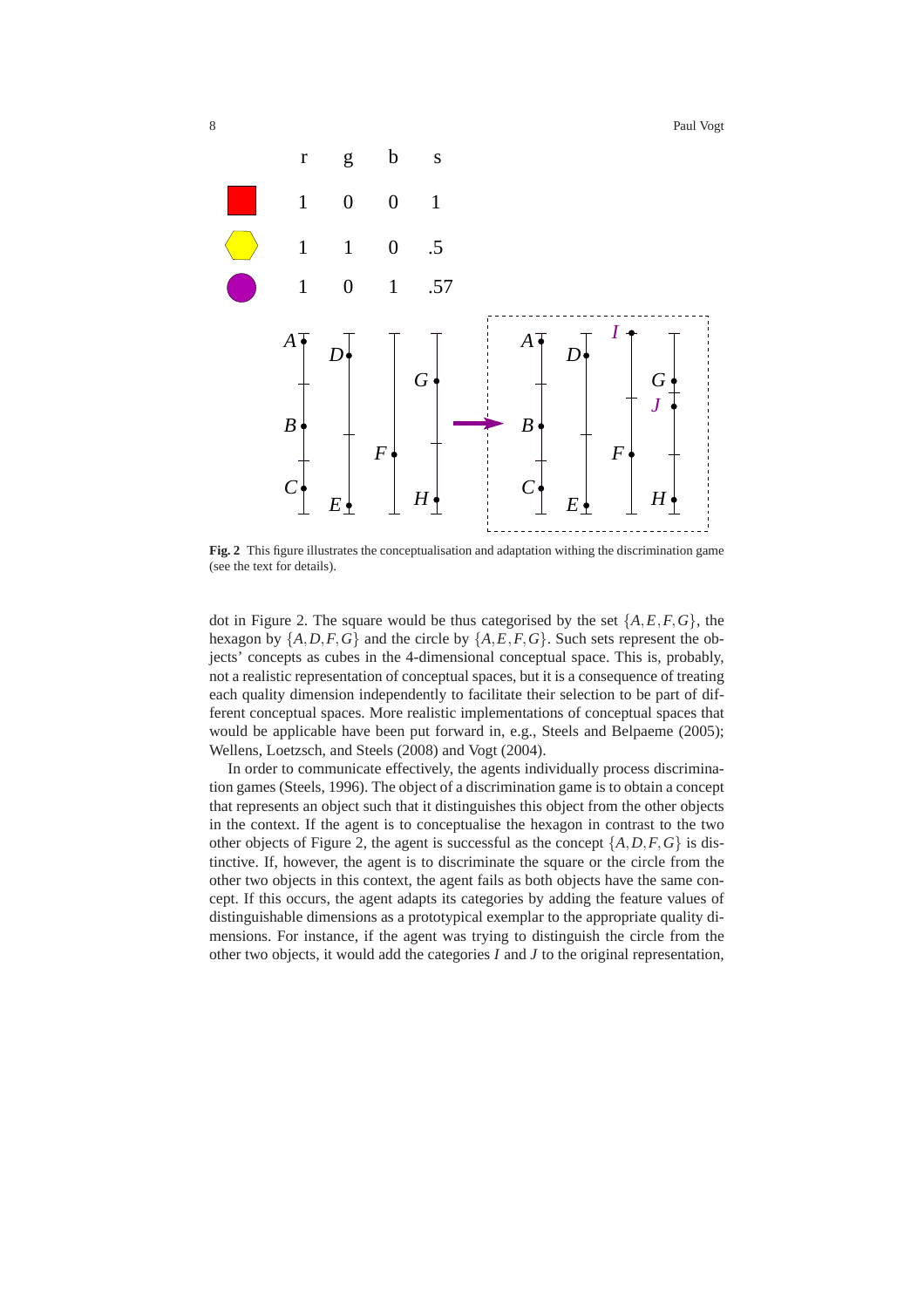|   | $S \rightarrow$ greensquare/(0,1,0,1) | 0.2 |
|---|---------------------------------------|-----|
|   | $S \rightarrow A$ /rgb B/s            | 0.8 |
| 3 | $A \rightarrow \text{red}/(1,0,0,?)$  | 0.6 |
| 4 | $B \rightarrow triangle/(?,?,?,0)$    | 0.7 |

**Fig. 3** This example grammar contains rules that rewrite a non-terminal into an expressionmeaning pair (1, 3 and 4) or into a compositional rule that combines different non-terminals (2). Rule (2) is thus a rule that combines linguistic categories/conceptual spaces A/rgb and B/s (i.e., A relates to the RGB colour space and  $\overline{B}$  to the shape space). For practical reasons concepts are presented as 4-dimensional vectors, where the first 3 dimensions relate to the RGB colour space (rgb) and the 4th relate to the shape feature (s); the question marks are wild-cards and indicate which quality dimension(s) is (are) not part of this conceptual space. Each rule has a rule score that indicates its effectiveness in past guessing games. Only sentences of one or two constituents are allowed in this grammar.

yielding the set of quality dimensions with categories as depicted in the dashed box of Figure 2.

Conceptual spaces in this model can be formed by taking one to four of these quality dimensions together, so there can be four 1-dimensional spaces, six 2 dimensional spaces, three 3-dimensional spaces and one 4-dimensional space. The concepts within each space can be used to represent the basic meanings in the agents' language. This way, conceptual spaces are constructed that could be interpreted as linguistic categories. Initially, the agents will only conceptualise percepts in the 4-dimensional space and associate such concepts with word-forms in a holistic manner. The purpose of this study is to demonstrate how agents can develop conceptual spaces of lower dimensions and use these coherently in language. To understand how this may be achieved it is important to understand how the agents represent, use and learn their language.

### *3.2 Production and interpretation*

Once the agents have categorised the objects in the context, the speaker selects one object at random with a uniform distribution as the topic of the communication. This agent then searches its grammar for ways to produce an expression that conveys the topic's concept. The grammar (Figure 3) is an individual's competence and consists of simple rewrite rules that associate forms with concepts either holistically (e.g., rule 1) or compositionally (e.g., rule 2 combined with rules 3 and 4). The grammar may be redundant in that there may be rules that compete to produce or interpret an expression (cf. Batali, 2002; De Beule & Bergen, 2006; Steels, 2012). The speaker searches for those (compositions of) rules that match the topic's concept and if more than one are found, he selects the rule that has the highest rule score. If the speaker fails to produce an expression this way, a new form is invented as an arbitrary string and is associated with the topic's concept or  $-$  if a part of the concept matches some non-terminal rule – with the complement of this concept. For instance, if the speaker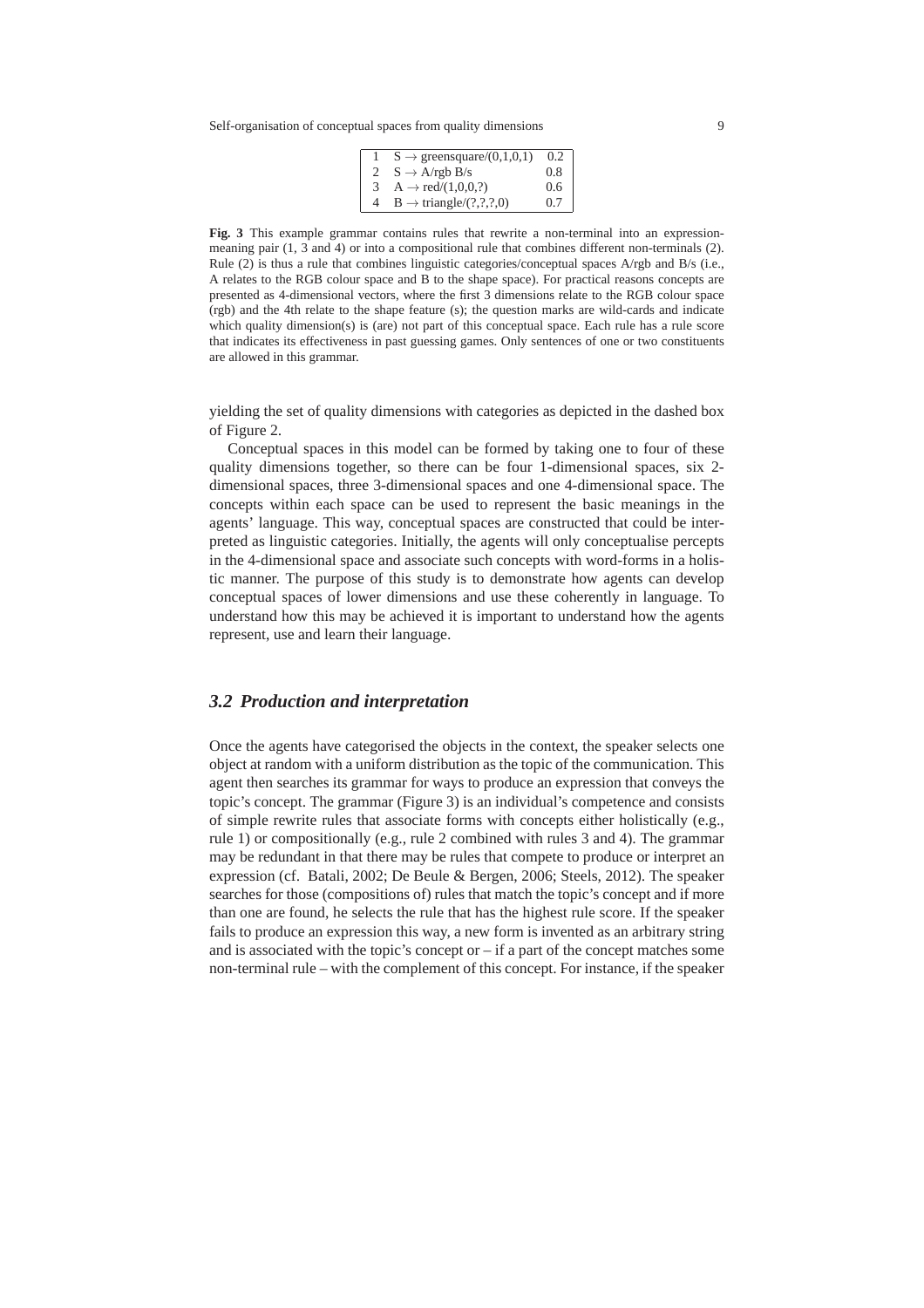would want to produce an utterance expressing a red square  $(1,0,0,1)$  and it knows a word for the colour red  $(1,0,0,?)$  but not for square, then it invents a new word (e.g., 'wateva') to express square  $(?,?,?,1)$  and adds this to its grammar.

In turn, the hearer tries to interpret the expression by searching its own grammar for (compositions of) rules that match both the expression and a concept relating to an object in the current context. If there is more than one such rule, the hearer selects the one with the highest score, thus guessing the object intended by the speaker. The hearer then 'points' to this object, and if this is the object intended by the speaker, the speaker acknowledges success; otherwise, the speaker points to the topic allowing the hearer to acquire the correct concept referring to the expression.

#### *3.3 Adaptation*

If the guessing game was successful, both the speaker and hearer increase the scores of the rules they used and lower the scores of those rules that compete with the used rules. If the game has failed, the scores of used rules are lowered and the hearer acquires the proper association between the heard expression and the topic's concept. To this end, the hearer tries the following three steps until one step has succeeded:

- 1. If a part of the expression can be interpreted with a part of the topic's concept, the rest of the expression is associated with the complement of the concept. For instance, if the hearer of the grammar shown in Figure 6 hears the expression "redcircle" referring to the concept  $(1,0,0,5)$ , the part "red"- $(1,0,0,?)$  can be interpreted, so the hearer adds rule  $B\rightarrow$ circle/(?,?,?,.5) to its grammar.
- 2. If the above failed, the hearer searches its memory, where it stores all heard or produced expression-concept pairs, to see if there are instances that are partly similar to the expression-concept pair just heard. If some similarity can be found, the hearer will break-up the expression-concept pairs containing these similarities following certain heuristics, thus forming new compositional rules. Suppose, for instance, the hearer had previously heard the expression-concept pair "greensquare" $-(0,1,0,1)$  and now hears "yellowsquare" $-(1,1,0,1)$ . The hearer can then break up these pairs based on the similarity "square" $-(?,1,0,1)$ , thus forming rules S→C/r D/gbs, C→green/(0,?,?,?), C→yellow/(1,?,?,?) and D→square- (?,1,0,1). Note that this is not the ideal break up, since it breaks apart the red component of the RGB colour space from the blue and green components and the shape feature (3). The next section shows that over time such mistakes diminish as a result of competition and selection.
- 3. If the above adaptations both fail, the heard expression-concept pair is incorporated holistically, leading to a new rule such as  $S\rightarrow$ yellowcircle/(1,1,0,.5).

At the end of these steps, the hearer performs a few post-processes to remove any multiple occurrences of rules and to update the grammar such that other parts of the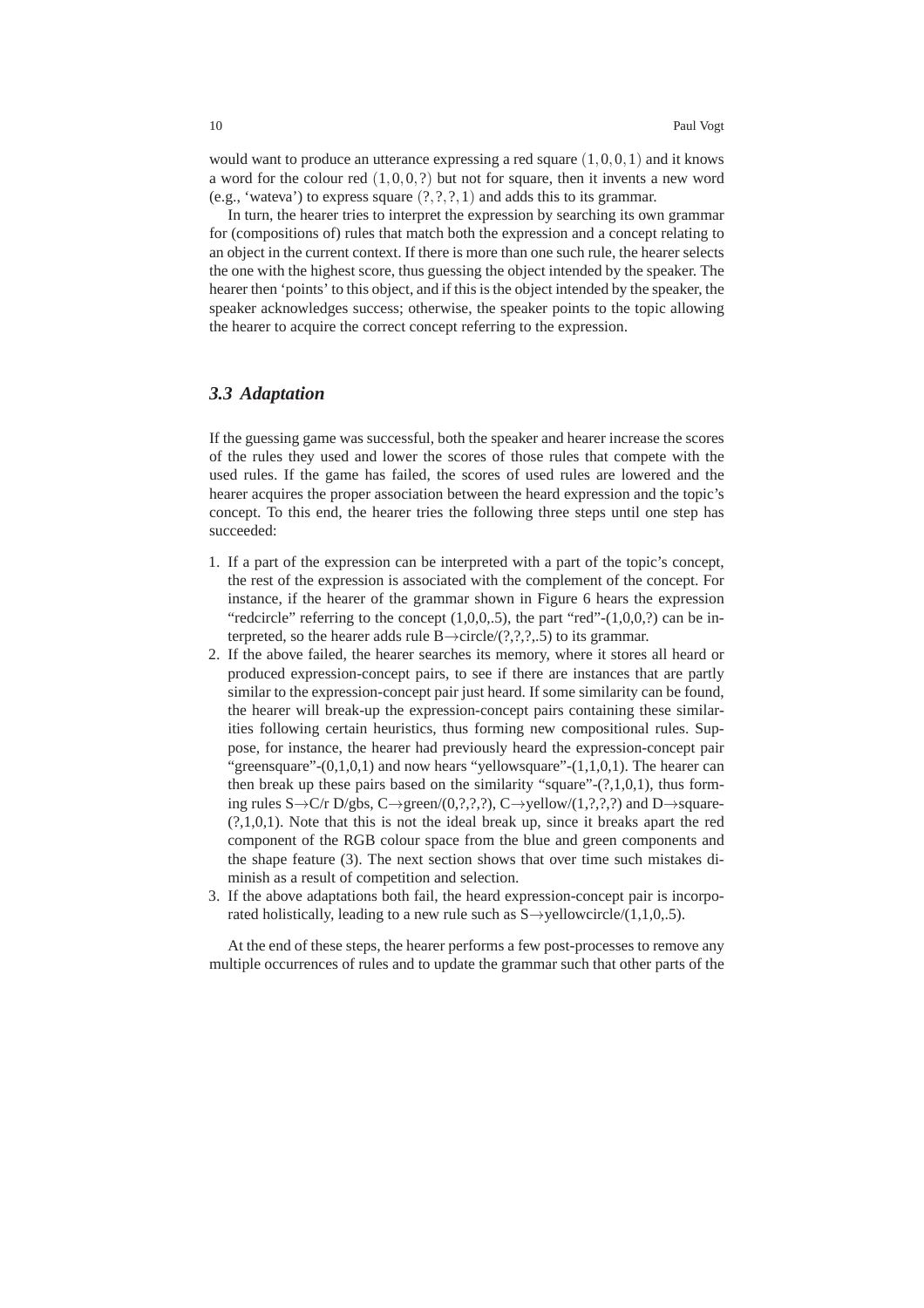internal language relates more consistently to the new knowledge. Full details of the model are found in (Vogt, 2005a; 2005b).

The three learning steps are the core cognitive mechanisms responsible for the co-evolution of linguistic structures and conceptual spaces. Basically, if there is no compositional structure yet in the rules of an agent, but there are regular patterns (i.e. similarities) in both forms and concepts, they are both split up. Yet, this does not necessarily mean these new rules will survive in the language. The way an agent breaks apart holistic expression-concept pairs depends on what the agent has acquired before, so it may make errors. However, later on in life the agent can recover from these errors when it hears new and different usages of parts of an expression. When that occurs, the agent adds new variants to its 'pool' of transmissible information units, which then compete for being used. Elements from these pools are selected based on their effectiveness in communication. If an element is used ineffectively, it is dampened and when it is used effectively it is reinforced, while competing ones are laterally inhibited. This competition yields a self-organising effect on the languages of the individual agents, but also brings about effectiveness at a global level, such that a globally shared language can evolve.

In the model, agents have four quality dimensions at their disposal and initially recruit them to form the conceptual space holistically. During development when the holistic expression-concept pairs are broken apart, the agents form new linguistic categories, each semantically relating to a conceptual space of lower dimensionality. The cognitive mechanism for breaking apart expression-concept pairs does not only require an alignment in expressions, but also in conceptual representations. This way a co-evolution of language and concept emerges that on the linguistic side is driven by cultural transmissions and on the conceptual side is facilitated and constrained by the environment (i.e. the objects in the world) and embodiment (i.e. the categorisation into quality dimensions). These processes are all mediated (i.e., facilitated and constrained) by the cognitive capacities of the agents.

### **4 Simulating the evolution of conceptual spaces**

In order to illustrate the framework described in the first part of this chapter and to illustrate the conditions in which a compositional structure of conceptual spaces can emerge, two simulations were carried out. The first simulation, previously reported in Vogt (2006a), illustrates how the model evolves to a sub-optimal solution when there is no generational turnover, so where there is only horizontal transmission. The second simulation demonstrates that more optimal solutions emerge when there is a population flow such that the population contains multiple generations.

Before presenting the results, two measures need to be defined:

- **Communicative success** measures the number of successful guessing games over a time window of 50 games.
- **Similarity** measures the number of games in which both agents used the same syntactic structure over a time window of 50 games. A syntactic structure is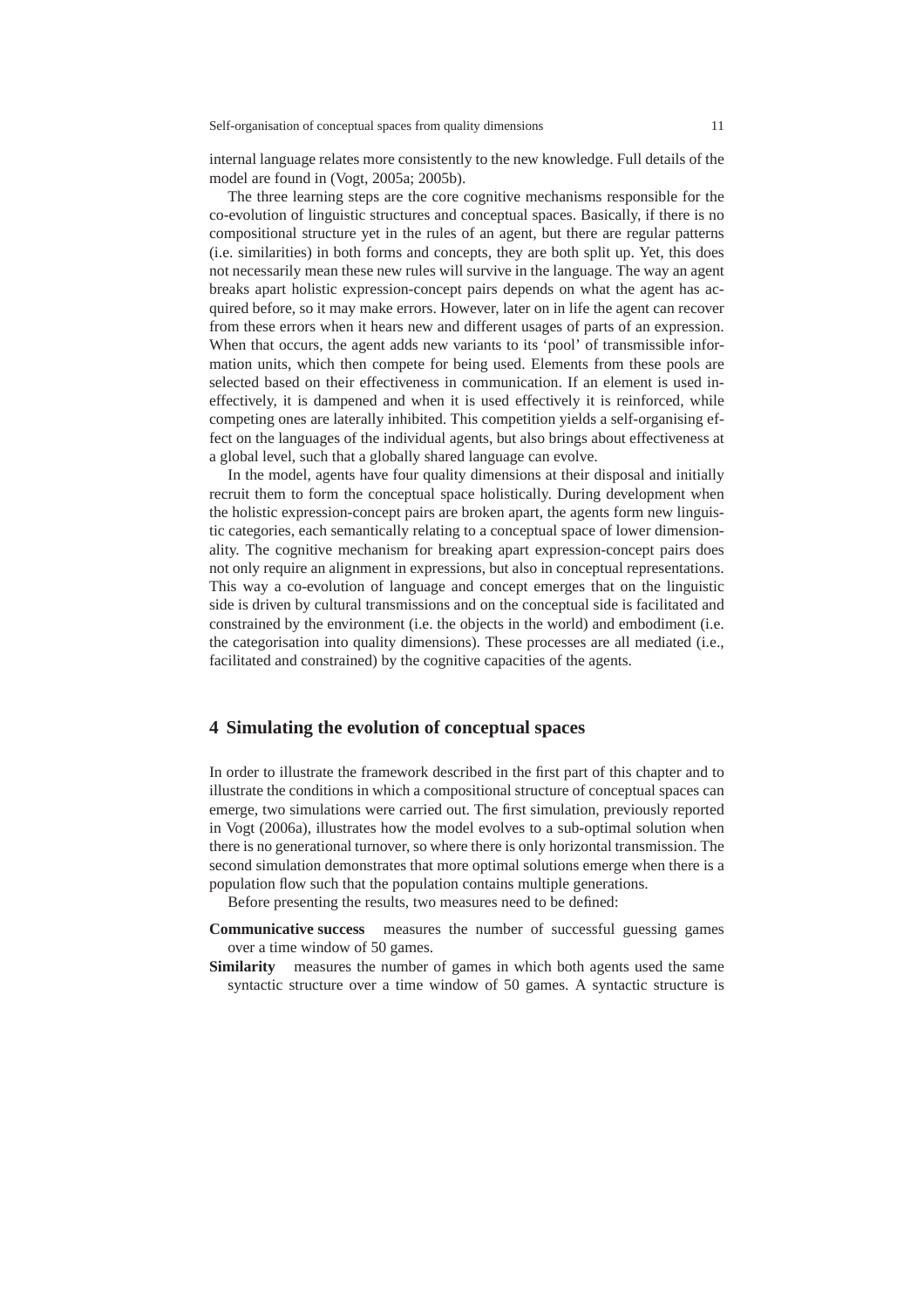considered similar if the words and the linguistic categories used are the same and in the same order. (A linguistic category is characterised by the dimensions that make up the conceptual space of a non-terminal node.)

Both measures are normalised to a value between 0 and 1. Communicative success informs us how successful the population becomes in communicating the referents. This measure, however, does not inform us how similar the internal languages are – the agents may well use different representations and nevertheless be successful in communication. Similarity informs us about the extent in which agents use the same grammatical constructions, thus to what extent they use the same conceptual spaces.

To show the evolution of conceptual spaces in more detail, I also present the relative frequencies of rule types used during successive periods of 10,000 guessing games. As the agents can break up the 4-dimensional conceptual space into two conceptual spaces of lower dimensions without having prior knowledge which dimensions should be separated, 15 different rule types (including the holistic type) can emerge. Only 5 rule types are inspected in this chapter (all other had very low frequencies):

| I: $S \rightarrow rgbs$ |                                | holistic rule              |
|-------------------------|--------------------------------|----------------------------|
|                         | II: $S \rightarrow A/r B/gbs$  | red v. green, blue & shape |
|                         | III: $S \rightarrow B/gbs$ A/r | green, blue & shape v. red |
|                         | IV: $S \rightarrow C$ /rgb D/s | colour v. shape            |
|                         | V: $S \rightarrow D/s$ C/rgb   | shape v. colour            |

Rule type I concerns holistic rules in which word forms are associated with the 4-dimensional conceptual space. Rule types II and III are rules that combines the 1-dimensional conceptual space of the quality dimension that represents the red component of the RGB space with the 3-dimensional conceptual space containing the quality dimensions representing the green and blue RGB components, and the shape dimension. The difference between the two rule types is word-order. Rule types IV and V combines the 3-dimensional conceptual space that represents colour in the RGB space with the 1-dimensional shape space.

| X   | Y   | P     |
|-----|-----|-------|
| r   | gbs | 0.297 |
| g   | rbs | 0.200 |
| h   | rgs | 0.256 |
| rg  | bs  | 0.117 |
| rb  | gs  | 0.144 |
| gb  | rs  | 0.117 |
| rgb | S   | 0.075 |

**Table 1** The probability *P* of finding in two different games a co-occurring structure in conceptual space *X* and not in *Y* in which case the 4-dimensional space may be segmented into these two spaces. These probabilities are based on the distribution of feature values that represent the different objects in the world. (This table is reproduced from Vogt, 2005b.)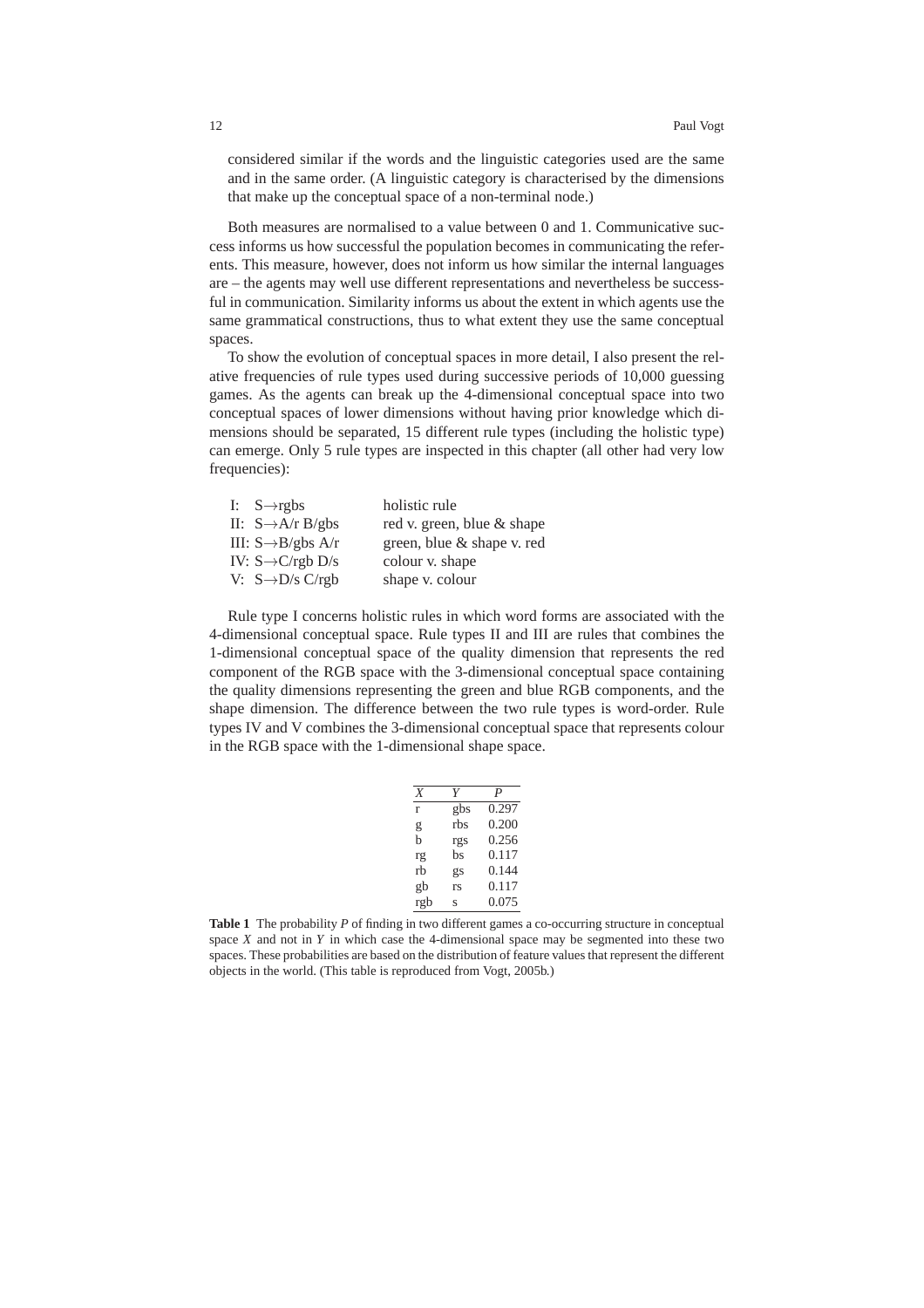One of the reasons for inspecting rule types II and III is that in this world, the probability of finding a regularity in the red component of the RGB space is substantially higher than finding any other regularity, such as those required to establish rules IV and V (Table 1). The probability of finding a regular pattern in the RGB space versus the shape space (cf. rule types IV and V) between two randomly selected objects is the chance that the two objects have the same colour (1/12) times the chance that the two objects have different shapes (9/10), which thus becomes  $1/12 \cdot 9/10 = 0.075$ . The probability of finding a regular pattern in the red component is much higher, because the 12 colours used in the simulation are highly regular in this dimension: 4 colours have value 0, 5 have value 1 and the others have unique values. Without showing the exact calculation, the average probability of finding a regularity in the red component of two randomly selected objects, while the values of the other dimensions differ, is 0.297. The probability of finding regularities in combinations of other dimensions (e.g. g-rbs, b-rgs, rg-bs, etc.) is somewhere in between (cf. Table 1). Although the rules for these combinations would occur more frequently by chance than rules of types IV and V, these are seldomly used by the agents, so their occurrences are not presented.

Despite the probability of finding a regularity in the red component is highest, rule types II and III which exploit this component are not efficient in terms of grammar size. This is because the complements of the red component in the RGB space are not very regular. In fact, the 12 colours have 9 different complements composed by the green and blue RGB components (three of which occur twice, both with red component values of 0 and 1). When combined with the 10 different shapes, the grammar to describe all 120 coloured shapes, would contain at least 96 rules: 5 to cover the red component, 90 to cover the gbs-space and one to describe word-order. In contrast, rules of type IV and V (i.e. those that combine colour with shape) only require a grammar of 23 rules: 12 to cover the rgb-space, 10 to cover the s-space and one to describe word-order. Thus, the two rule-types combining colour with shape are most optimal in terms of compressibility.

#### *4.1 Horizontal transmission*

The first simulation is the same as the one reported earlier in Vogt (2006a), but now discussed in the light of the framework set out earlier. This simulation involves a population of 50 agents from the same generation and is run for 1 million guessing games. In each game two agents are selected at random, one agent is arbitrarily assigned the role of speaker, and the other the role of hearer. The context size in each game was set to eight objects, randomly drawn from the world of 120 objects without replacement. Previous research has shown that there is little variation in the results when the simulations are replicated 10 times with different random seeds (Vogt, 2005a, 2005c). For the purpose of this chapter it is instructive to look at the results from one simulation run.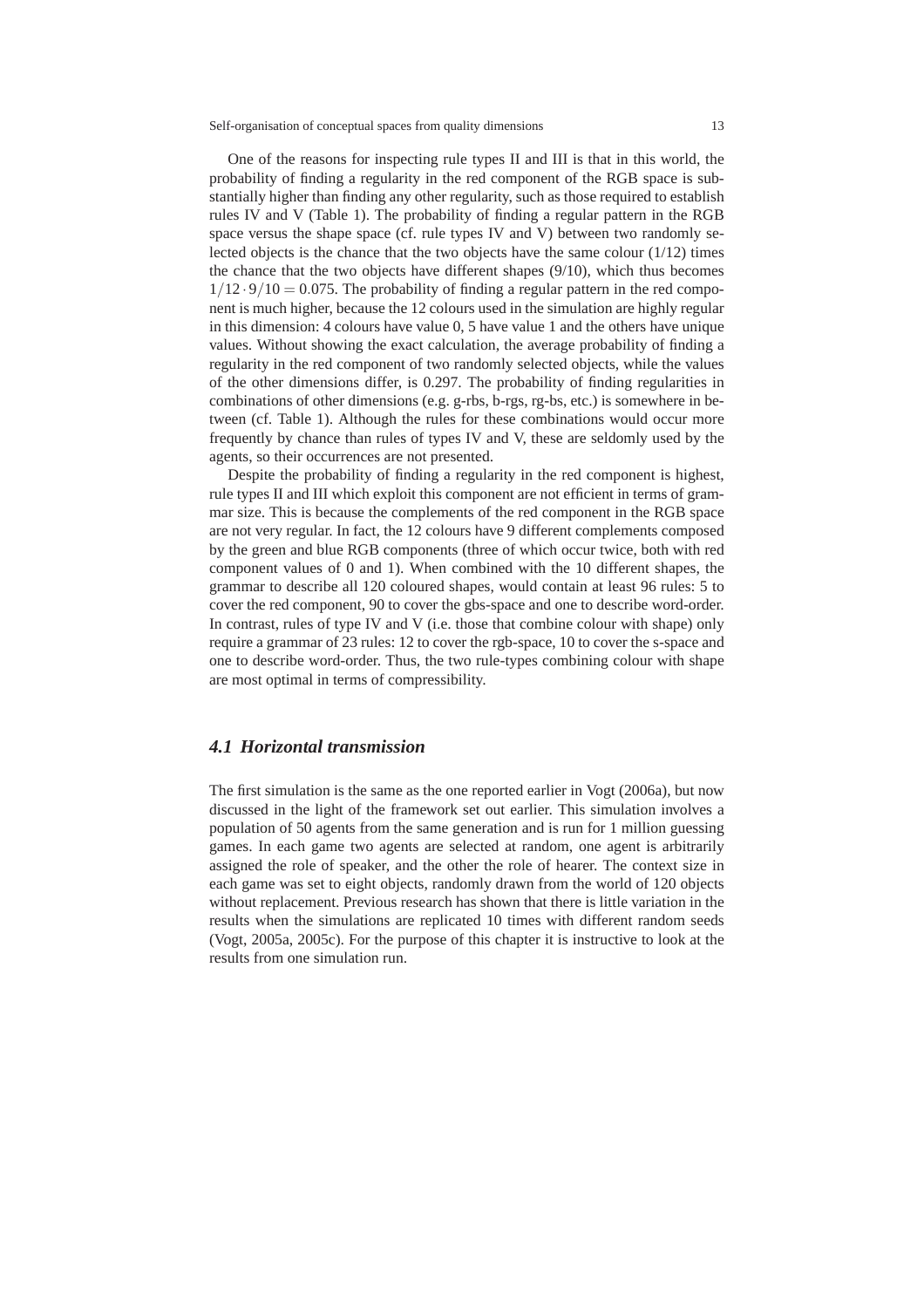

**Fig. 4** The results of the first simulation. The graphs show communicative success (top), similarity (middle) and the competition diagram showing the evolution of rule types (bottom). These figures are reprinted with permission from Vogt (2006a).

Figure 4 shows the results of a typical simulation. The top graph shows that communicative success rapidly increases to a value near 0.5, after which it slowly increases to a value slightly above 0.8 and after around 500,000 guessing games, the system stabilised and more than 80% of the games are successful. Similarity (middle graph), however, increases to a value around 0.5, after which it stops increasing. So,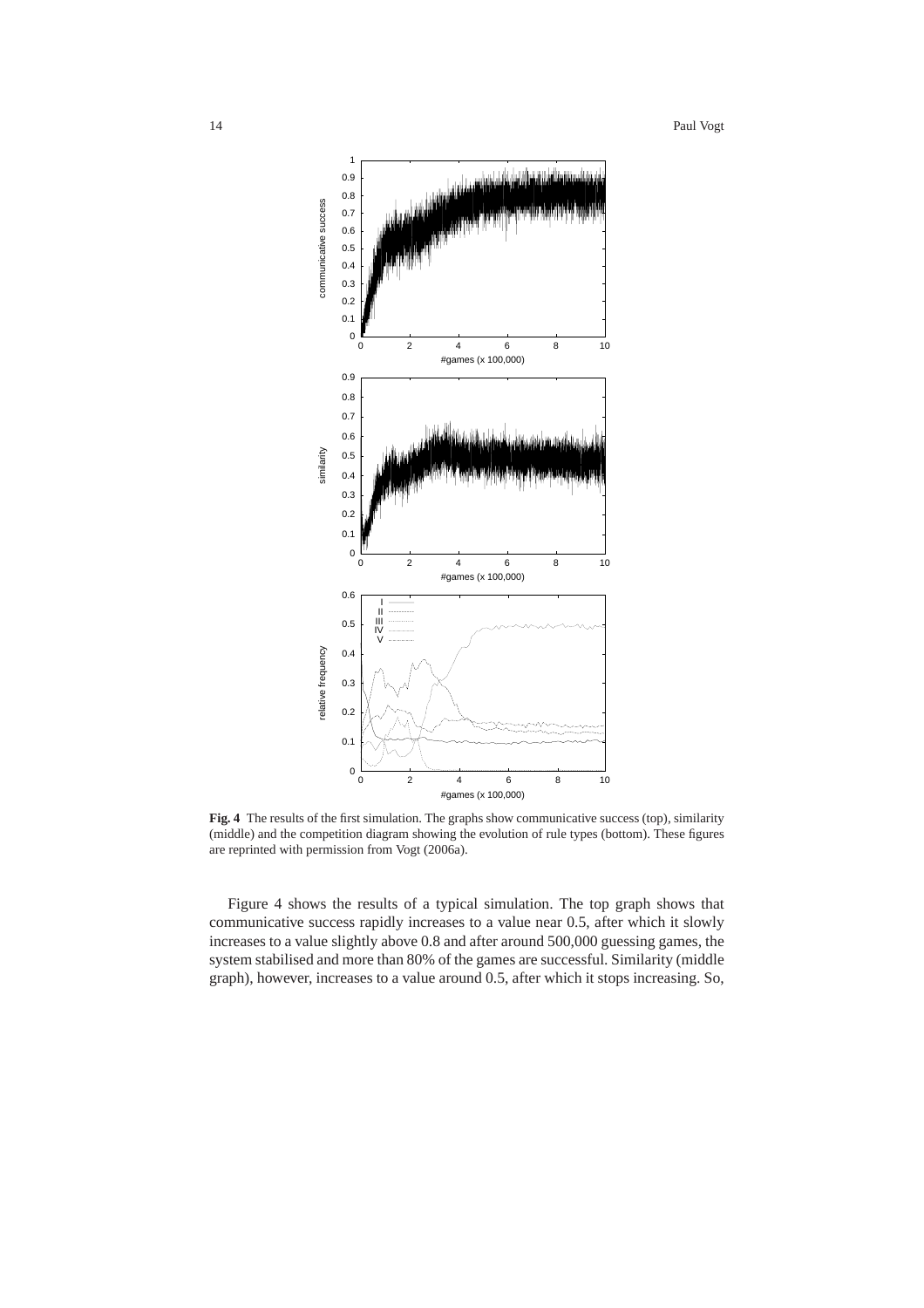

**Fig. 5** The total number of agents that have entered the system over time.

in nearly half of the games, the agents use different internal grammar rules, even if they use the same utterances to refer to an object successfully. For example, some agents may use a holistic rule (type I), while others use may rule type II, III, IV or V.

The competition diagram (Fig. 4, bottom) shows the relative frequencies of the five rule types during this simulation. In the first 200,000 games, all rules types compete to be used. At the very early stages, the holistic rule (type I) occurs most frequently, but soon drops to a value near 0.2 after which it stabilises. So, in about 10% of the interactions, the agents use the 4-dimensional conceptual space to communicate objects. The other 90% are divided among all other rule types (including those not shown). After a bit more than 200,000 games, the frequency of rule type III drops to a value near 0, while rule types II and IV appear to compete for some more time until the system more or less stabilised after 500,000 games. From this time onward, the most frequently used rule type is number IV, followed by rule types V, II and I respectively.

So, although communicative success is high, similarity in the representation of the individual grammars (and consequently conceptual spaces) as used by the different agents has evolved into a sub-optimal system. About 70% of the rules used by the agents depend on conceptual spaces rgb and s (rule types IV and V), about 15% by conceptual spaces r and gbs (rule type II), and 10% by the 4-dimensional conceptual space (rule type I). This is sub-optimal, because the most efficient way of representing the grammars is by using rule types IV and/or V, since these require the least number of rules to capture the entire world.

# *4.2 Isotropic transmission*

In the second simulation, the same model was used with the same parameter settings, but, instead of having one generation to simulate horizontal transmission, this sim-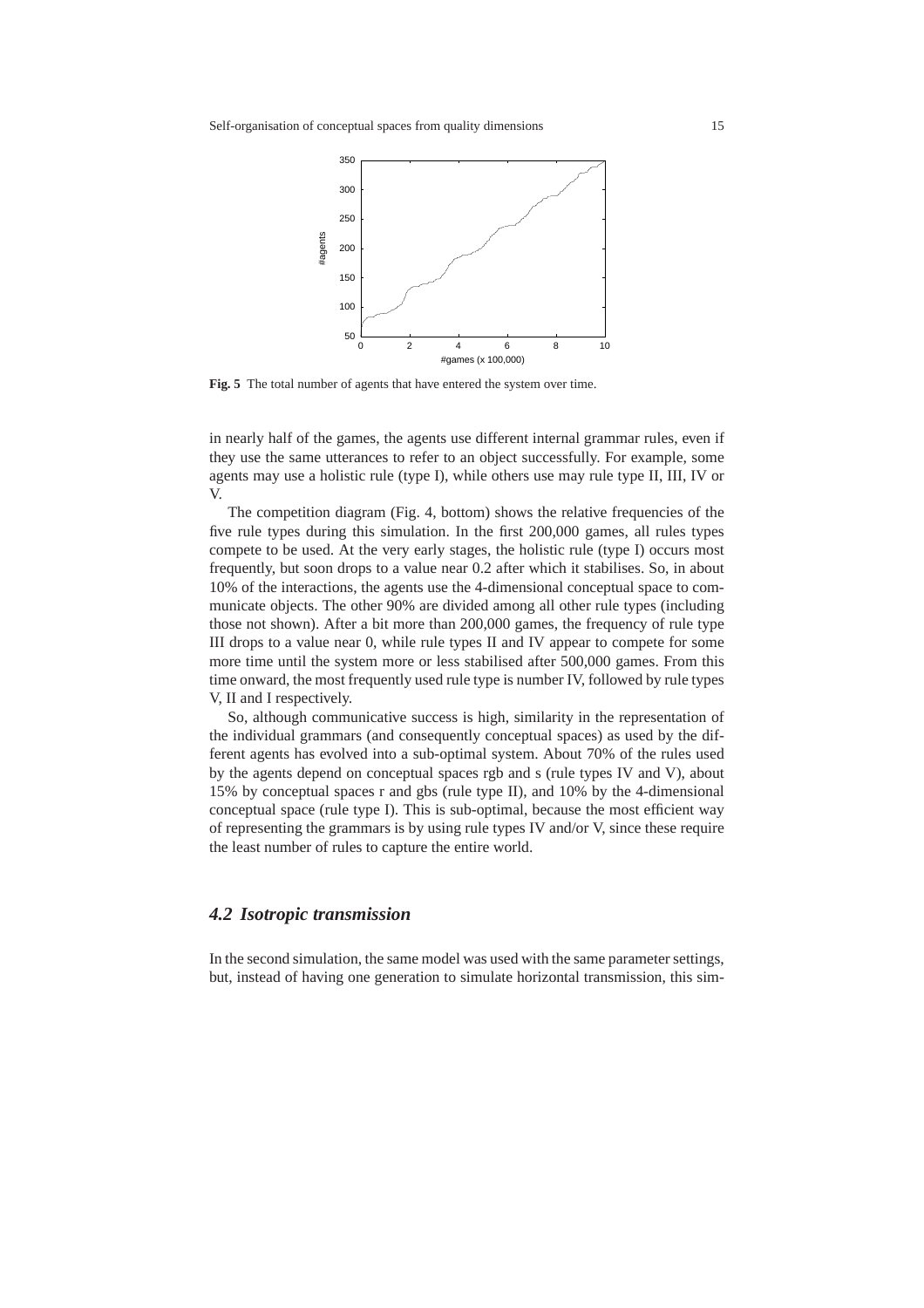

**Fig. 6** The results of the second simulation. The graphs show communicative success (top left), similarity (bottom left) and the competition diagram showing the evolution of rule types.

ulation implements a more naturalistic population flow (cf. de Boer & Vogt, 1999; Steels & Kaplan, 1998). By allowing all agents speak to all other agents, this system implements *isotropic transmission* (Vogt, 2005c) that combines oblique, horizontal and upward forms of transmission. To implement a population flow, each agent was given an age measured in terms of the number of guessing games they played individually with a maximum set to 12,500 games. As before, the simulation starts with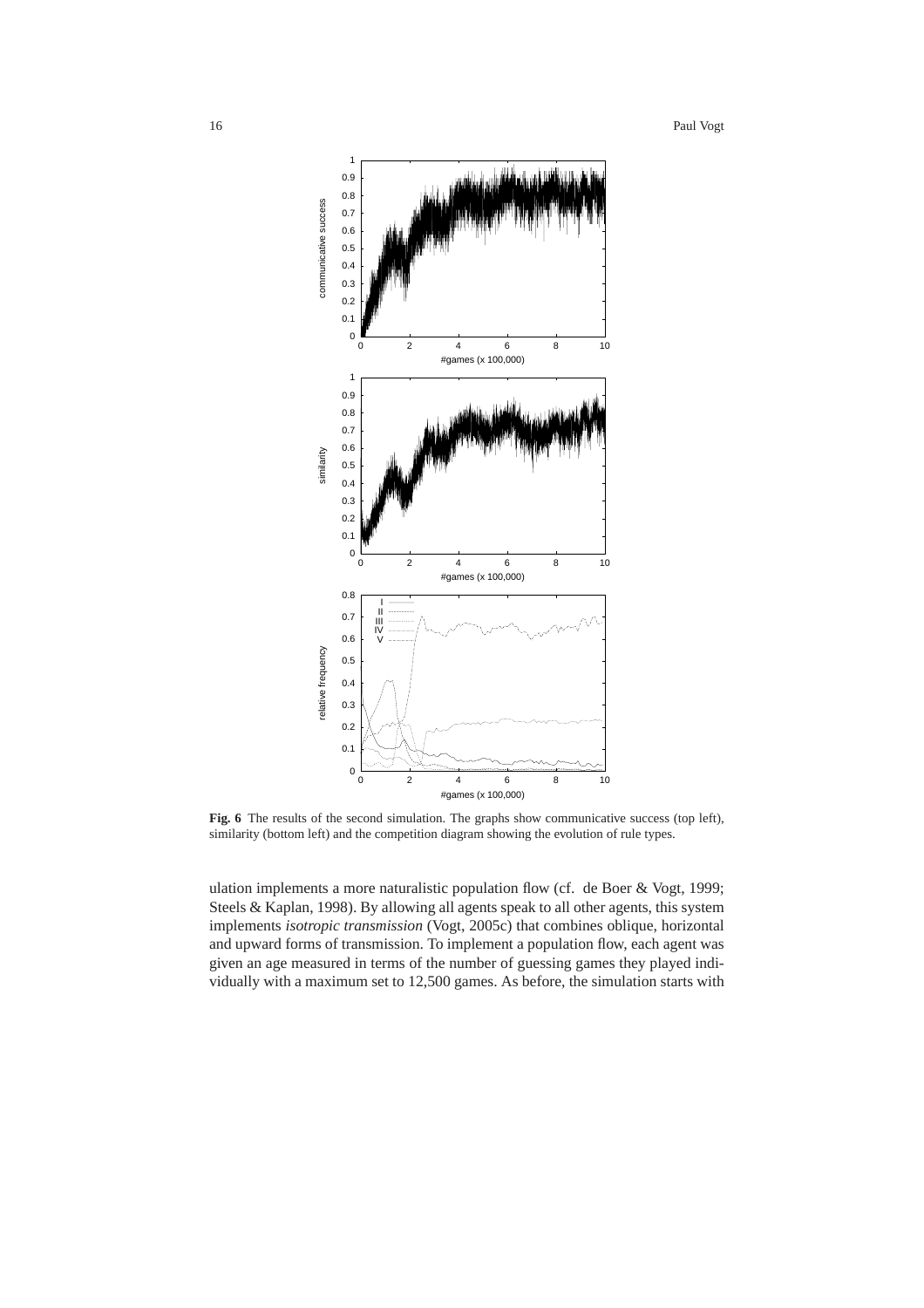50 agents, each initialised with an arbitrary age between 0 and 12,500 games. Each time an agent has played a game, this agent could die with a Gaussian probability distribution with the mean set to the maximum age and a standard deviation of 250. When one agent thus dies, a new agent is added to the population to keep the population size fixed at 50. New agents start with neither concepts nor grammar. Figure 5 shows the total number of agents that have entered the simulation over time.

Figure 6 shows the results of this simulation. The first thing that should be noted is that, in addition to the spikes, there are more fluctuations in the trends of the different graphs. These fluctuations coincide with increased influx of agents as shown in Figure 5. Apart from these fluctuations, it is apparent that communicative success rises to a similar level as in the previous simulation, but similarity rises to a substantially higher level and settles to fluctuate around 0.75. So, agents increasingly agree on using the same rule types. In particular, from about 300,000 games onward rule type V is most frequent (about 70%), followed by rule type IV (about 20%). The holistic rule type I continues to decrease from around 10% at 300,000 games to less than 5% at the end. The other rule types are only sparsely used.

These results demonstrate that when there is a generational turn-over, the language and conceptual spaces continue to evolve towards an optimal system where the grammar represents rules that combine colour with shape in slightly more than 90% of all cases, rather than stabilising in a sub-optimal system as in the previous simulation. So, the new agents rapidly learn the established language by acquiring and using the optimal rule types more effectively than the other rules.

#### **5 Discussion**

The simulations presented in the preceding section demonstrated how different conceptual spaces can emerge through cultural evolution. As argued in Section 2, the following factors are involved in this evolution: the environment, embodiment, cognition, self-organisation and cultural transmission. The remainder of this chapter will discuss how these factors contribute to the observed evolution in the simulations, starting with the first three factors, because they are highly interrelated.

The environment of the agents consists of objects that combined a given set of primary colours with a given set of basic shapes. As such, the most obvious way of expressing (and hence conceptualising) these objects is by colour and shape. The agents were embodied with feature detectors that represent the three dimensions of the RGB colour space and one detector that gives a value for each object, however, the agents had no way of telling which of these feature detectors belong to colour or shape and were treated independently. The quality dimensions these agents were endowed with constrained the way they could categorise the perceived objects and how these could be combined to form different conceptual spaces. The cognitive mechanisms were designed such that the agents could only acquire and use grammatical rules that either treated the semantics to be represented holistically or as a combination of two conceptual spaces with the restriction that all quality dimen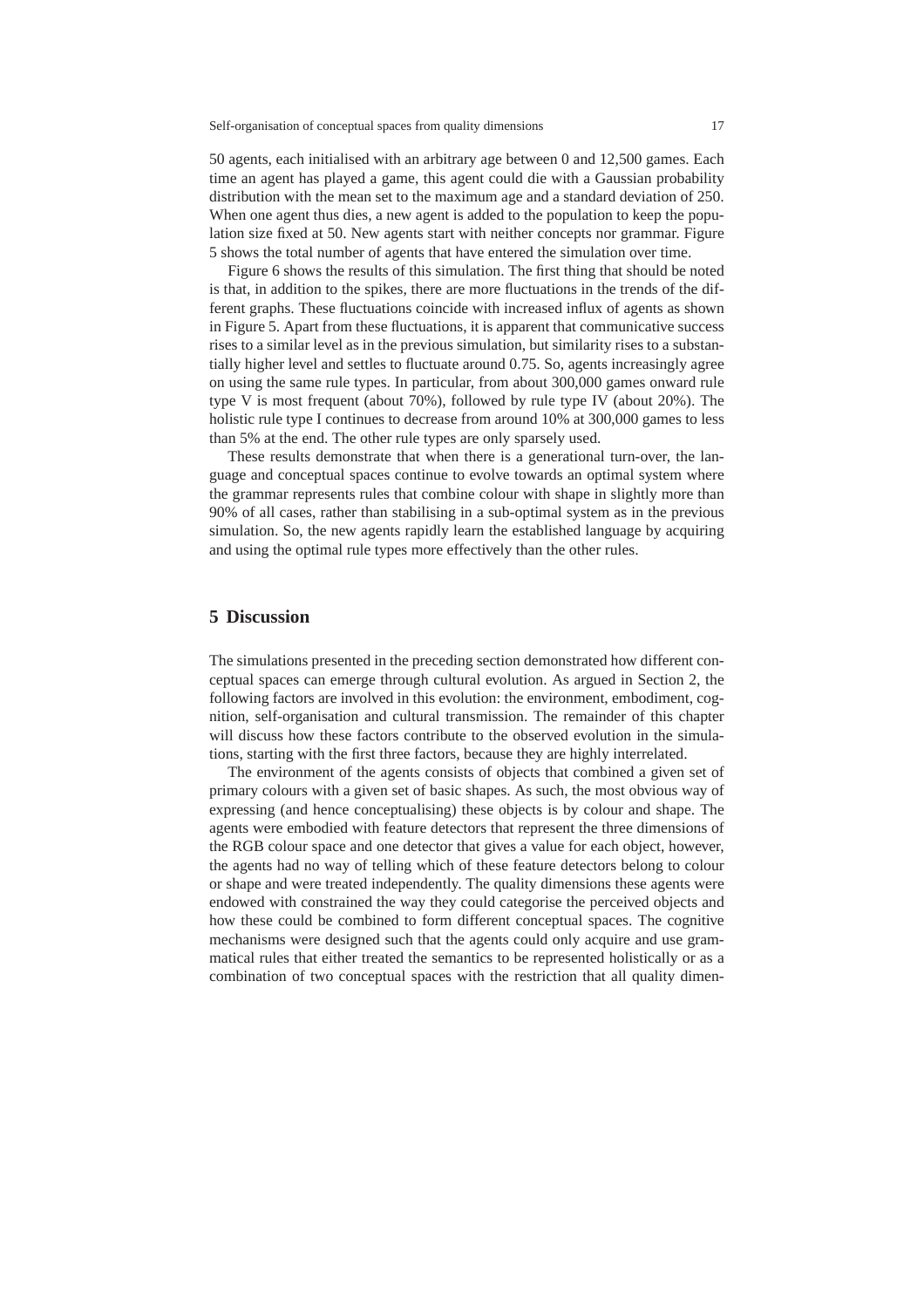sions are used exactly once. As a result, the agents could construct a total of 15 different conceptual spaces to be used in 8 different combinations irrespective of word-order.

The way the colours and shapes were constructed to form the environment and the way agents could perceive these determined the distribution of focal values in each quality dimension. Since the way agents induce compositional rules from the observed input is based on discovering regular aligned patterns in two or more utterance-concept pairs (as outlined in Section 3.3), the probabilities of finding a regular pattern would drive the formation of grammatical rules as shown in Table 1. To some extent, this is observed in the simulations where rule types II and III occur frequently (at least in the beginning), but all other compositional rule types, except types IV and V, were hardly used. The explanation for this relates to an interaction between the environment, the cognitive learning mechanism and self-organisation.

The environment was constructed such that despite the probabilities of finding regular patterns in all combinations, except colour and shape, were higher, the combination of colour and shape would yield the most compact grammar to express the world. The utilisation of this property would not have happened without the feedback loop – the reinforcement of rule scores and the resulting self-organisation. When agents receive positive feedback, they increase the scores of rules that were used. In cases where agents have different ways of expressing an object by using different combinations of rules, they will select those rules that have the highest combined scores. Since the rules combining colour and shape could apply for all objects, these rule types are more likely to be reinforced and thus more likely to be re-applied. When these rules are more frequently re-applied by the speaker, this increases the chance that the hearer would discover a regular pattern in colour and shape. This positive feedback loop is a driving factor of self-organisation, similar to the way ant paths are formed (Prigogine & Strengers, 1984), and is considered one of the strongest factors for convergence in the language game paradigm (Steels, 1997). Although in the first simulation language evolved into system that incorporated rules combining colour and shape most frequently, a substantial amount of rules of types I and II remained. The constructions formed with these rules were so entrenched in the language that they were viable, also because the language had evolved into a stable system with no variation.

Variation, which is one of the crucial ingredients of (neo) Darwinian evolution (Boyd & Richerson, 2005; Darwin, 1968; Dawkins, 1976) and which is thought to be a driving factor of language change (Croft, 2000; Mufwene, 2001), occurs in the system through the speakers' invention of new words and through the acquisition of new constructs by hearers. In the first simulation, all variant constructions are created and spread among the population in the first, say 100,000 games or so, and after that the competition between the variants take over, which after approximately 500,000 games yield a stable system. The initial variation, subsequent competition and evolution to a stable system is characteristic of the language game model as is most clearly demonstrated in the naming game studied by Baronchelli, Felici, Caglioti, Loreto, and Steels (2006). When, as in the second simulation, newborn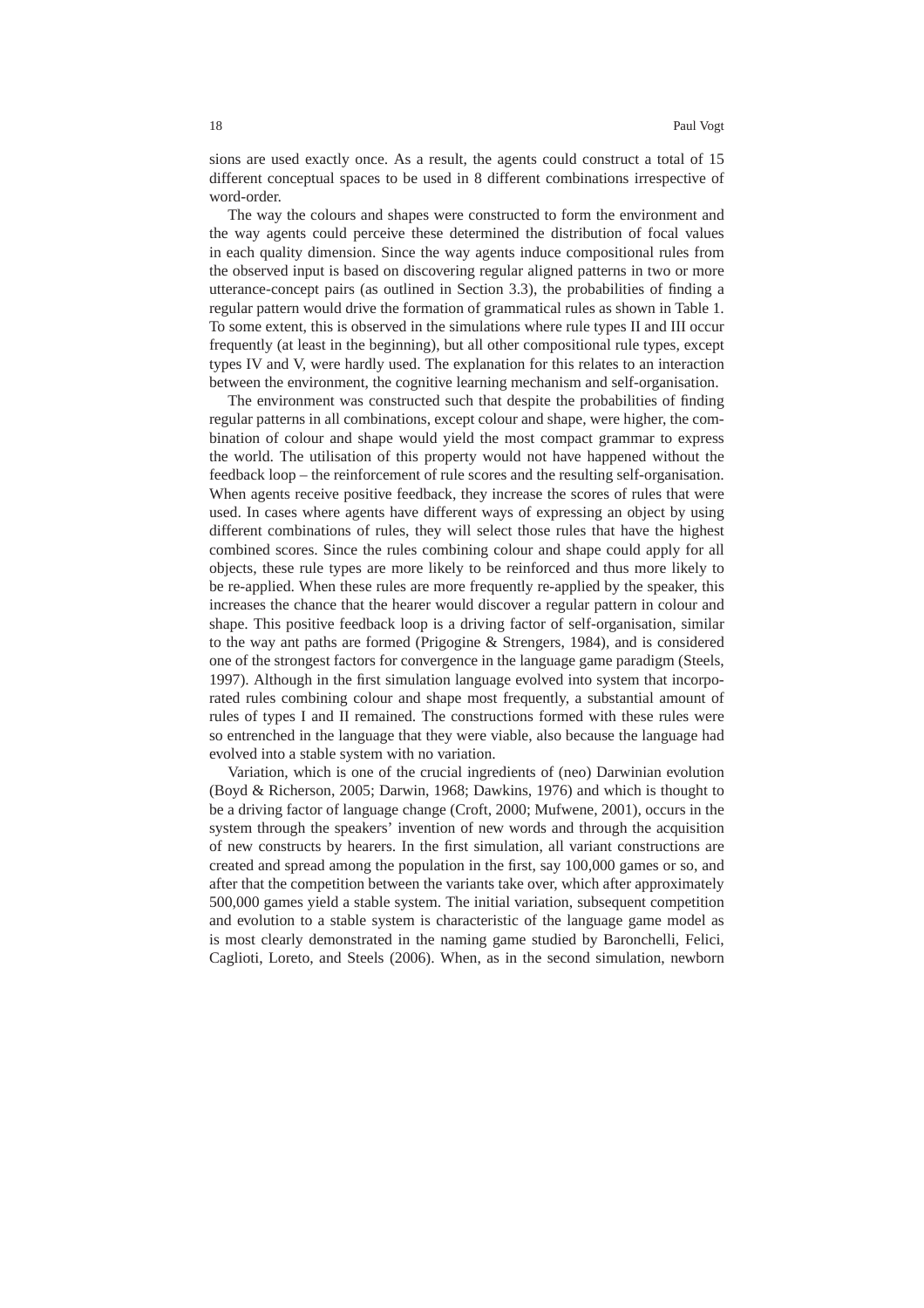agents continue to enter the population and learn the language from scratch, the system no longer gets stuck in such a sub-optimal stable system.

The reason for a continued evolution is that these young agents create new variations in the pool of utterances. Often these new variations are errors or overextentions (Vogt, 2006b) that tend to be unlearnt during development, but sometimes these are new variations introduced by applying a compositional rule to previously unseen objects (a result of the implicit bottleneck, see Section 2 and Vogt, 2005c). Since the rules combining colour and shape tend to occur most frequently in the language (see competition diagrams of Figs. 4 and 6), it is most likely that these new variants reflect that structure. As a result, even more utterances that comply to these rules enter the language, increasing the chance for other agents to discover and use those regularities. This cultural transmission over generations thus strengthens the positive feedback loop that drives the self-organisation. Both language and concepts thus co-evolve to be learnt easier, as there are less rules to acquire (cf. Kirby & Hurford, 2002).

It is important to note that due to the –necessary– abstractions made in this model, it is hard to generalise the results from study to the way humans form conceptual spaces. The simulations are situated in a toy world, with homogeneous agents who can perceive the objects identically and without noise. In addition, the way concepts are constructed from independent quality dimensions is probably unrealistic. Moreover, the model assumes that during the course of human language evolution, protolanguages were essentially holistic and gradually evolved into compositional languages. This assumption is still very much under debate (Arbib & Bickerton, 2010). In spite of these abstractions, the model also contains a number of more realistic assumptions, such as a gradual generational turnover in the population, mechanisms that facilitate self-organisation, and general mechanisms for detecting regularities in the input. As a result, the present study illustrates plausible theoretical principles that may explain how conceptual spaces are shaped. Future modelling work should investigate the scalability of this model using a more realistic world (perhaps even the real world) and agents with more human-like like embodiment and cognition.

# **6 Conclusions**

This chapter has investigated how conceptual spaces can emerge from quality dimensions based on the cultural evolution of compositional languages. The same principles have been demonstrated before in a series of studies where the population flow was implemented based on the iterated learning model in which the population always contained two generations (adults and children) and after a predetermined number of games, all adults die, children become adults and new children enter the population (see Vogt, 2007, for an overview). The differences between the present study and those previous studies concern the more gradual population flow and the focus on conceptual spaces.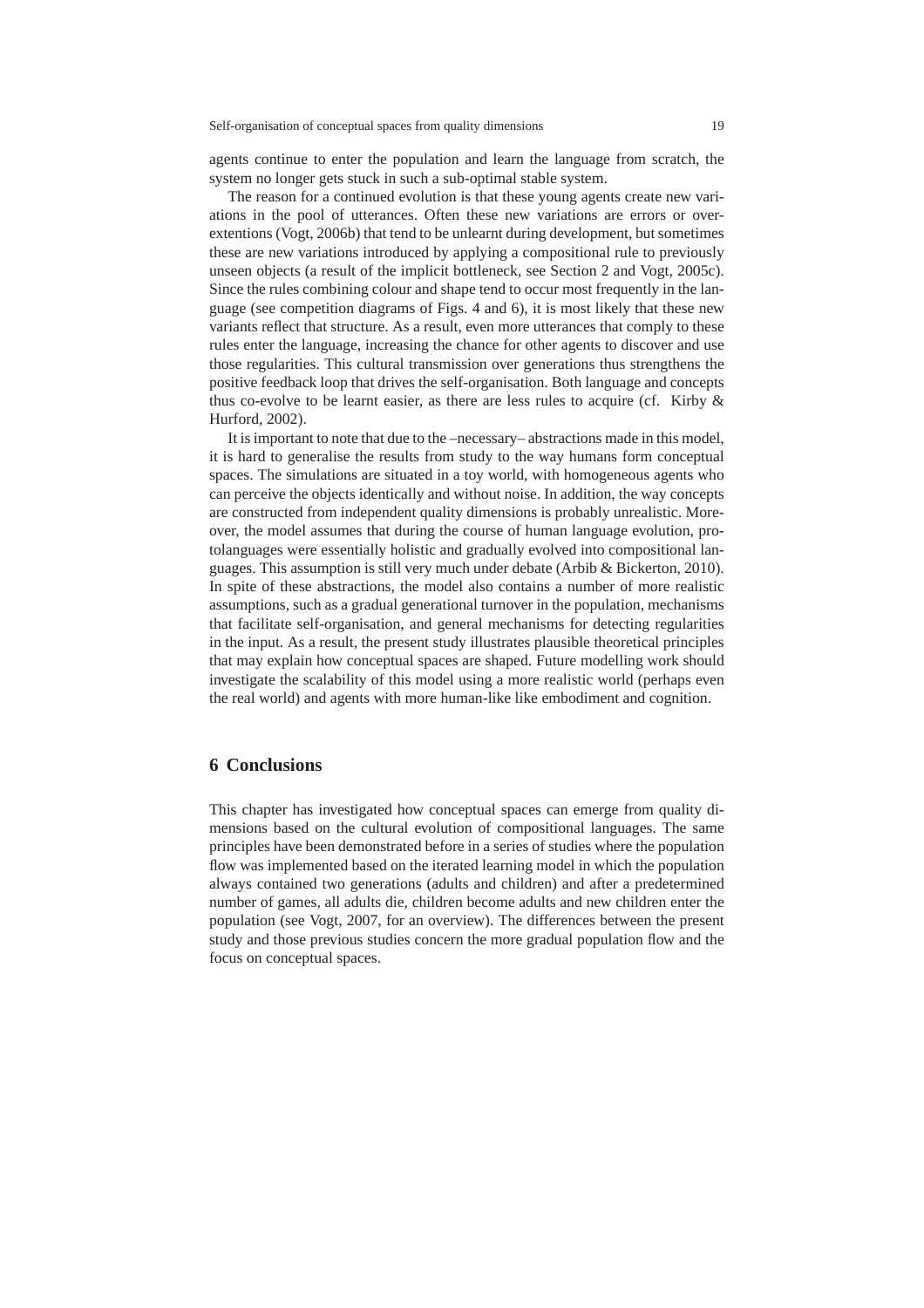The simulations have demonstrated that the evolution of conceptual spaces is driven by five crucial factors: environment, embodiment, cognition, self-organisation and cultural transmission. The emerging conceptual spaces reflect the structure of the environment. Its development within the agents is facilitated by the embodiment through its perceptual apparatus and the cognitive mechanisms. However, embodiment and cognition (and arguably the environment as well) are at the same time limiting factors. Would the agents have been able to perceive other qualities or to manipulate objects, then more complex languages could have evolved, provided the cognitive learning mechanisms would allow them to break apart the holistic utterances in more than two constituents.

The self-organisation results from the variation and competition in conceptual and linguistic structures, as well as the positive feedback loop driven by the learning mechanism. Cultural transmission across generations allows for additional variations to prevent the system entering a sub-optimal stable system and keep the evolution going. Gradually, the emerging language becomes easier to learn, which can catalyse cumulative cultural evolution (Boyd & Richerson, 2005; Vogt, 2006a). Due to the limitations that the model imposed on environment, embodiment and cognition, the linguistic structures and consequently the conceptual spaces evolved into a relatively stable state. However, if there was room for further development, more complex structures could have emerged.

Crucial to the design of this is the assumption that language and concepts coevolve. This is in line with the renewed appreciation of Whorf's linkage between language and thought (Bowerman & Levinson, 2001), and which may account for the cross-cultural differences in the ways languages express and conceptualise various aspects of the world, such as spatial relations (Haun et al., 2011; Majid et al., 2004). Although the present study did not focus on cultural differences in conceptualisation, the framework has the potential to explain these. To achieve this, future studies should incorporate more realistic scenarios based on data from different cultures, as for instance collected by Vogt and Mastin (2013).

#### **Acknowledgements**

The writing of this chapter was funded through a Vidi grant awarded by the Netherlands Organisation for Scientific Research (NWO, grant no. 276-70-018). I wish to thank Frank Zenker, Peter Gärdenfors and all participants of the Conceptual Spaces at Work symposium for their valuable contributions in discussing this research. Also, many thanks to Emiel Krahmer and an anonymous reviewer for their valuable comments on earlier versions of this manuscript.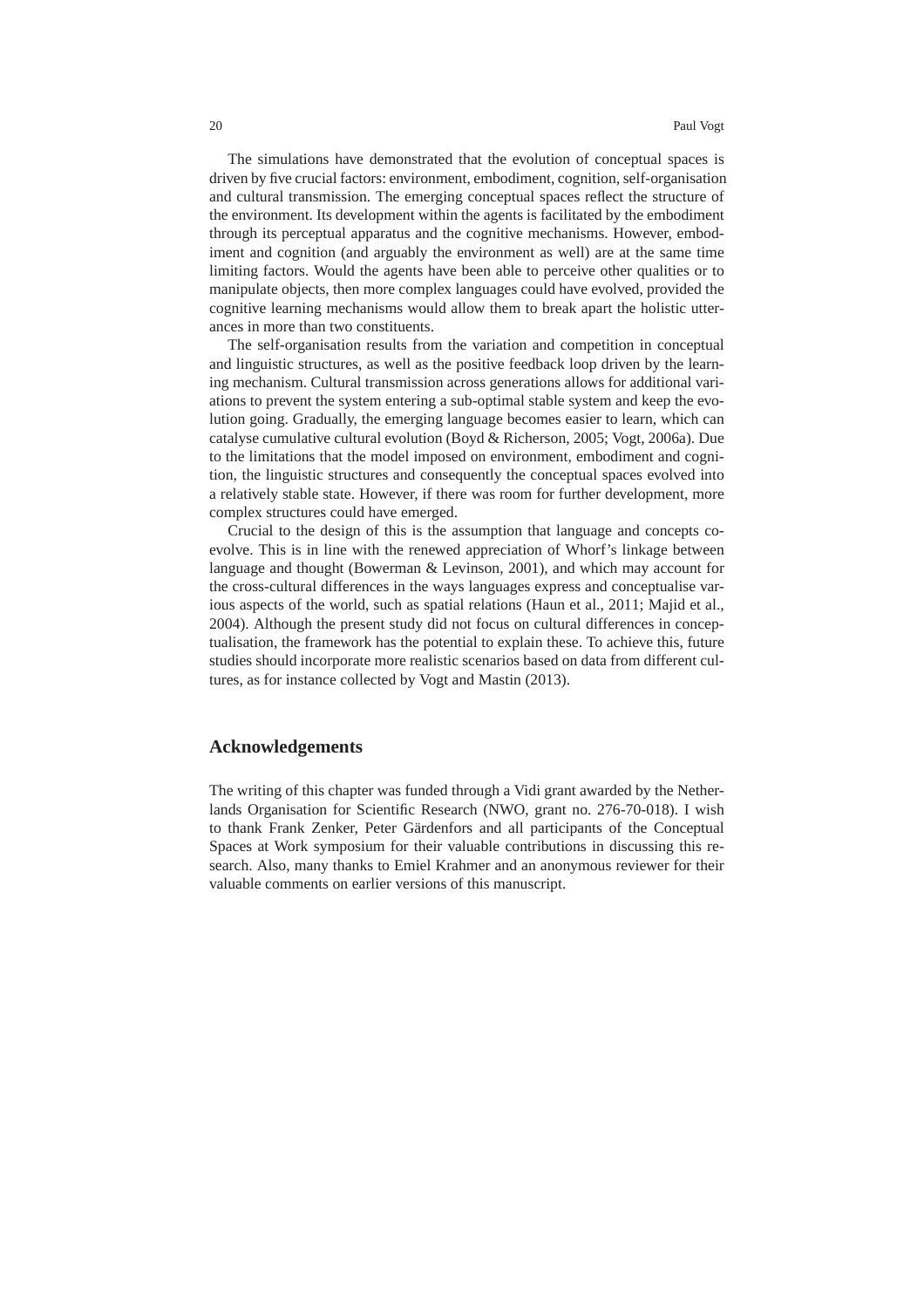#### References 21

## **References**

- Arbib, M. A., & Bickerton, D. (Eds.). (2010). *The emergence of protolanguage: Holophrasis vs compositionality*. Amsterdam: John Benjamins.
- Baker, M. C. (2003). Linguistic differences and language design. *Trends in Cognitive Sciences*, *7*(8), 349–353.
- Baronchelli, A., Felici, M., Caglioti, E., Loreto, V., & Steels, L. (2006). Sharp transition towards shared lexicon in multi-agent systems. *Journal of Statistical Mechanics*, *P06014*.
- Batali, J. (2002). The negotiation and acquisition of recursive grammars as a result of competition among exemplars. In T. Briscoe (Ed.), *Linguistic evolution through language acquisition: Formal and computational models* (chap. 5). Cambridge University Press. Available from http://cogsci.ucsd.edu/ batali/rephrase.ps.gz
- Bickerton, D. (1984). The language bioprogram hypothesis. *Behavioral and Brain Sciences*, *7*, 173–212.
- Bod, R., Sima'an, K., & Scha, R. (Eds.). (2003). *Data Oriented Parsing*. Stanford:CA, USA: Center for Study of Language and Information (CSLI) Publications.
- Bowerman, M., & Levinson, S. C. (Eds.). (2001). *Language acquisition and conceptual development*. Cambridge: Cambrige University Press.
- Boyd, R., & Richerson, P. (2005). *The origin and evolution of cultures*. Oxford: Oxford University Press.
- Brennan, S. E., & Clark, H. H. (1996). Conceptual pacts and lexical choice in conversation. *Journal of Experimental Psychology: Learning, Memory, and Cognition*, *22*(6), 1482.
- Brighton, H., & Kirby, S. (2001). The survival of the smallest: Stability conditions for the cultural evolution of compositional language. In J. Kelemen & P. Sosík (Eds.), *Proceeding of the 6th european conference on artificial life, ecal 2001.* Berlin Heidelberg: Springer-Verlag.
- Cavalli-Sforza, L. L., & Feldman, M. W. (1981). *Cultural transmission and evolution: A quantitative approach*. Princeton, NJ: Princeton University Press.
- Croft, W. (2000). *Explaining language change: An evolutionary approach*. New York: Longman.
- Croft, W. (2002). The Darwinization of linguistics. *Selection*, *3*, 75–91.
- Darwin, C. (1968). *The origin of species*. Penguin Books.
- Dawkins, R. (1976). *The selfish gene*. Oxford: Oxford University Press.
- de Boer, B., & Vogt, P. (1999). Emergence of speech sounds in changing populations. In D. Floreano, J.-D. Nicoud, & F. Mondada (Eds.), *Advances in artificial life: Proceedings of 5th european conference ecal'99.* Springer.
- de Greeff, J., & Belpaeme, T. (2011). The development of shared meaning within different embodiments. In *Development and learning (icdl), 2011 ieee international conference on* (Vol. 2, pp. 1–6).
- De Beule, J., & Bergen, B. K. (2006). On the emergence of compositionality. In A. Cangelosi, A. Smith, & K. Smith (Eds.), *The evolution of language:*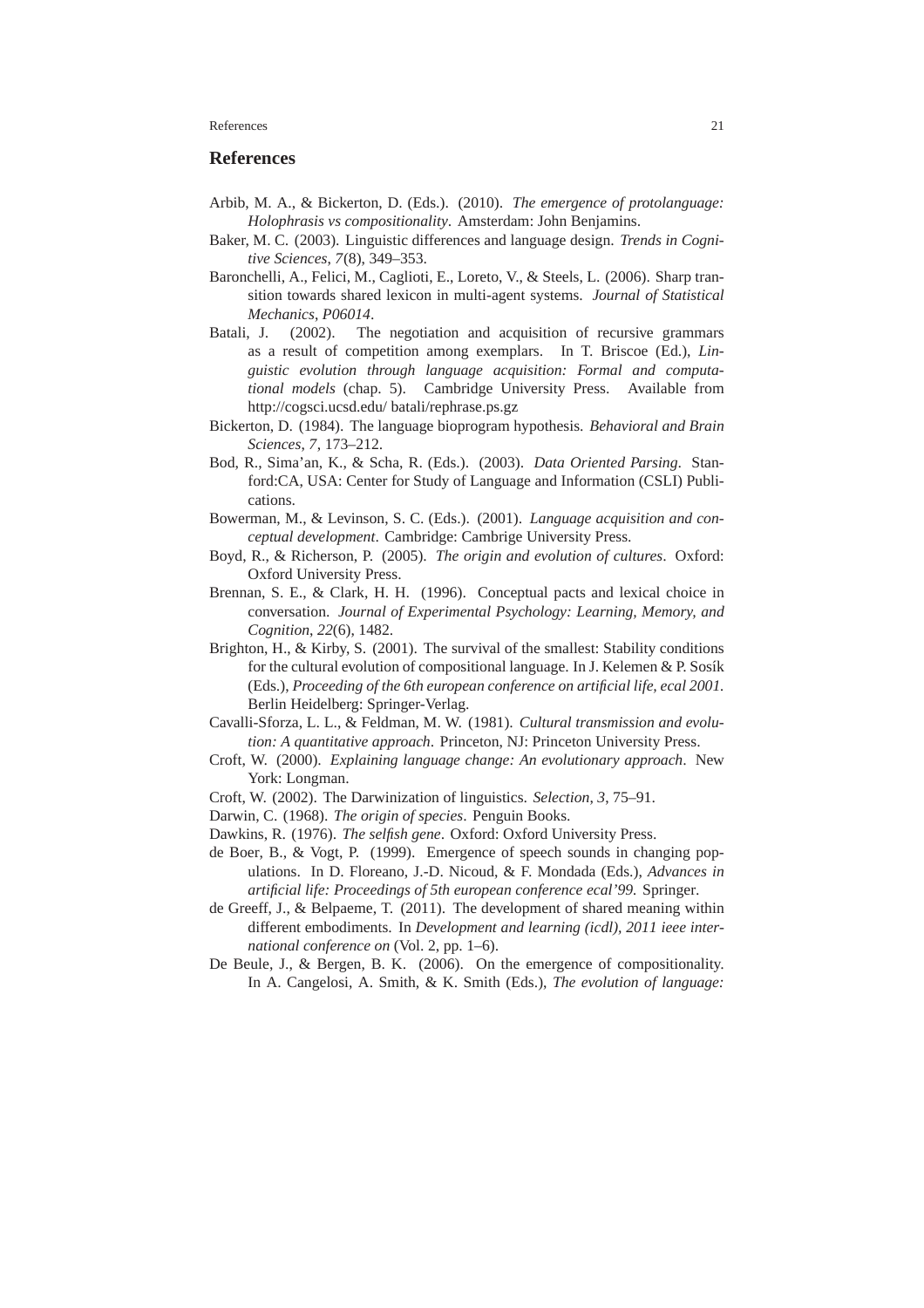*Proceedings of the 6th international conference on the evolution of language.*

Evans, N., & Levinson, S. C. (2009). The myth of language universals: Language diversity and its importance for cognitive science. *Behavioral and Brain Sciences*, *32*(05), 429–448.

Gärdenfors, P. (2000). *Conceptual spaces*. Bradford Books, MIT Press.

- Garrod, S., Fay, N., Rogers, S., Walker, B., & Swoboda, N. (2010). Can iterated learning explain the emergence of graphical symbols? *Interaction Studies*, *11*(1), 33-50. Available from http://www.isrl.uiuc.edu/ amag/langev/paper/garrod10InteractionStudies.html
- Haun, D., Rapold, C. J., Janzen, G., & Levinson, S. C. (2011). Plasticity of human spatial cognition: Spatial language and cognition covary across cultures. *Cognition*, *119*(1), 70–80.
- Jackendoff, R. (2002). *Foundations of language*. Oxford University Press New York.
- Kalish, M. L., Griffiths, T. L., & Lewandowsky, S. (2007). Iterated learning: Intergenerational knowledge transmission reveals inductive biases. *Psychonomic Bulletin and Review*, *14*(2), 288-294. Available from http://www.isrl.uiuc.edu/ amag/langev/paper/kalish07iteratedLearning.html
- Kirby, S. (2001). Spontaneous evolution of linguistic structure: an iterated learning model of the emergence of regularity and irregularity. *IEEE Transactions on Evolutionary Computation*, *5(2)*, 102-110.
- Kirby, S., Cornish, H., & Smith, K. (2008). Cumulative cultural evolution in the laboratory: An experimental approach to the origins of structure in human language. *PNAS*, *105*(31), 10681-10686.
- Kirby, S., & Hurford, J. R. (2002). The emergence of linguistic structure: An overview of the iterated learning model. In A. Cangelosi & D. Parisi (Eds.), *Simulating the evolution of language* (p. 121-148). London: Springer.
- Kirby, S., Smith, K., & Brighton, H. (2004). From UG to universals: linguistic adaptation through iterated learning. *Studies in Language*, *28*(3), 587-607.
- Koolen, R., Gatt, A., Goudbeek, M., & Krahmer, E. (2011). Factors causing overspecification in definite descriptions. *Journal of Pragmatics*, *43*(13), 3231– 3250.
- Majid, A., Bowerman, M., Kita, S., Haun, D., & Levinson, S. C. (2004). Can language restructure cognition? the case for space. *Trends in Cognitive Sciences*, *8*(3), 108–114.
- Mufwene, S. S. (2001). *The ecology of language evolution*. Cambridge: Cambridge University Press.
- Pinker, S., & Bloom, P. (1990). Natural language and natural selecion. *Behavioral and brain sciences*, *13*, 707-789.
- Prigogine, I., & Strengers, I. (1984). *Order out of chaos*. New York: Bantam Books.
- Steels, L. (1996). Perceptually grounded meaning creation. In M. Tokoro (Ed.), *Proceedings of the international conference on multi-agent systems.* Menlo Park Ca.: AAAI Press.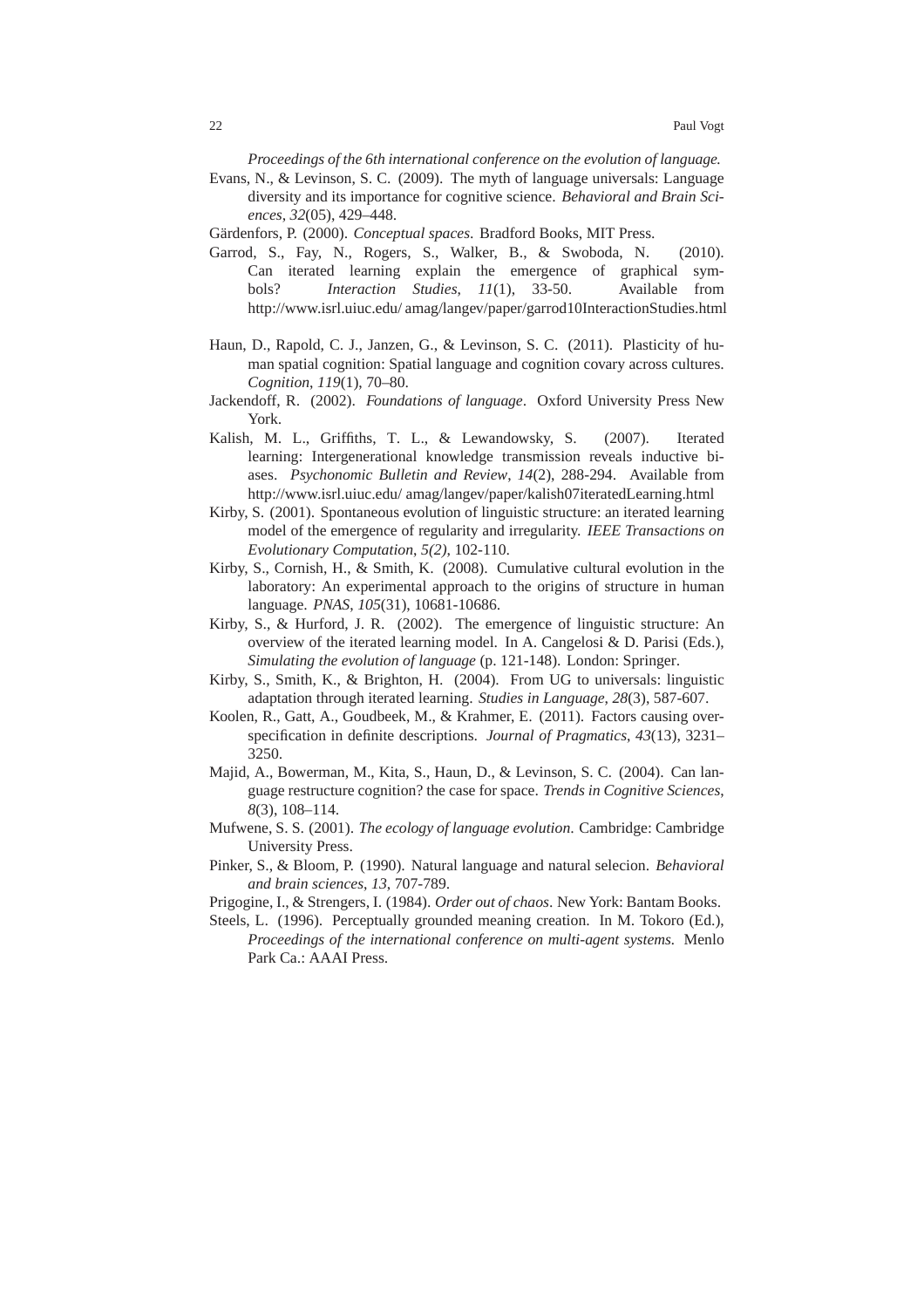#### References 23

- Steels, L. (1997). Synthesising the origins of language and meaning using coevolution, self-organisation and level formation. In J. Hurford, C. Knight, & M. Studdert-Kennedy (Eds.), *Approaches to the evolution of language.* Cambridge: Cambridge University Press.
- Steels, L. (2003). Evolving grounded communication for robots. *Trends in Cognitive Sciences*, *7*(7), 308-312.
- Steels, L. (Ed.). (2012). *Experiments in cultural language evolution* (Vol. 3). John Benjamins.
- Steels, L., & Belpaeme, T. (2005). Coordinating perceptually grounded categories through language: A case study for colour. *Behavioral and Brain Sciences*, *28*, 469–529.
- Steels, L., & Beule, J. D. (2006). Unify and merge in fluid construction grammar. In P. Vogt, Y. Sugita, E. Tuci, & C. Nehaniv (Eds.), *Symbol grounding and beyond: Proceedings of the third international workshop on the emergence and evolution of linguistic communication* (p. 197-223). Springer.
- Steels, L., & Kaplan, F. (1998). Stochasticity as a source of innovation in language games. In *Proceedings of alive vi.*
- Steels, L., Kaplan, F., McIntyre, A., & Van Looveren, J. (2002). Crucial factors in the origins of word-meaning. In A. Wray (Ed.), *The transition to language* (pp. 252–271). Oxford, UK: Oxford University Press.
- Vogt, P. (2004). Minimum cost and the emergence of the Zipf-Mandelbrot law. In J. Pollack, M. Bedau, P. Husbands, T. Ikegami, & R. A. Watson (Eds.), *Artificial Life IX Proceedings of the Ninth International Conference on the Simulation and Synthesis of Living Systems* (pp. 214–219). The MIT Press.
- Vogt, P. (2005a). The emergence of compositional structures in perceptually grounded language games. *Artificial Intelligence*, *167(1–2)*, 206–242.
- Vogt, P. (2005b). Meaning development versus predefined meanings in language evolution models. In L. Kaelbling & A. Saffiotti (Eds.), *Proceedings of IJCAI-05* (pp. 1154–1159). IJCAI.
- Vogt, P. (2005c). On the acquisition and evolution of compositional languages: Sparse input and the productive creativity of children. *Adaptive Behavior*, *13(4)*, 325–346.
- Vogt, P. (2006a). Cumulative cultural evolution: Can we ever learn more? In S. Nolfi et al. (Eds.), *From animals to animats 9: Proceedings of the ninth international conference on simulation of adaptive behaviour.* Berlin: Springer Verlag.
- Vogt, P. (2006b). Overextensions and the emergence of compositionality. In A. Cangelosi, A. Smith, & K. Smith (Eds.), *The evolution of language: Proceedings of the 6th international conference on the evolution of language.* World Scientific Press.
- Vogt, P. (2007). Variation, competition and selection in the self-organisation of compositionality. In B. Wallace, A. Ross, J. B. Davies, & T. Anderson (Eds.), *The mind, the body and the world: Psychology after cognitivism?* (pp. 233– 256). Exeter: Imprint Academic.